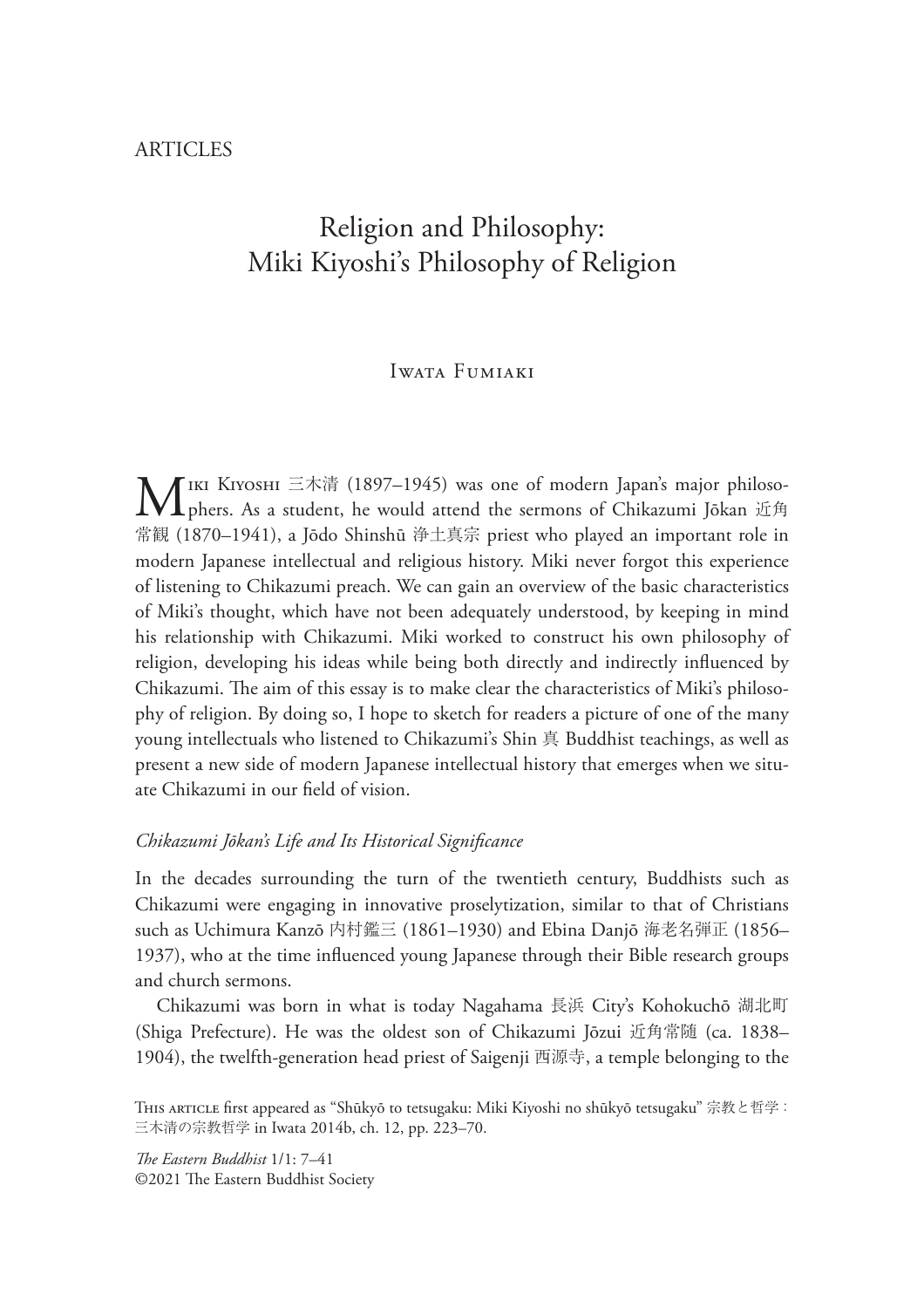Ōtani 大谷 school of Shin Buddhism. Expected from birth to become a Shin priest, Chikazumi received a thorough education in sect teachings and scripture-reading methods starting at a very young age. After studying at Kyōto-fu Jinjō Chūgakkō 京都府尋常中学校 (Kyoto Prefectural Ordinary Middle School), at the recommendation of Kiyozawa Manshi 清沢満之 (1863–1903), he was sent by Higashi Honganji 東本 願寺 to study in Tokyo. At the Daiichi Kōtō Gakkō 第一高等学校 (First Higher School) and Tokyo Imperial University, he trained in Western academic fields. In September 1897, while an undergraduate, he had a decisive conversion following a period of deep anguish. He would gradually come to discuss this experience at Bukkyō Seinen Kai 仏教 青年会 (Buddhist Youth Association) lectures, in articles in the periodical *Seikyō jihō* 政教時報, and elsewhere. After graduating, at the order of Higashi Honganji he spent two years in the United States and Europe observing the religious situation there. While Chikazumi was abroad from 1900 to 1902, Kiyozawa Manshi moved into his vacant residence in Hongō Morikawa 本郷森川 in Tokyo and started the Kōkōdō 浩々洞 group. After coming back to Japan, Chikazumi established the student boarding facility Kyūdō Gakusha 求道学舎 at his former place of residence and passionately engaged in Shin proselytization activities. Chikazumi's sermons were based on his own experiences, which he referred to as *jikken* 実験, a term that also means "experiment." This emphasis on *jikken* was found in Chikazumi's thought and in that of many other religious figures of his time.

Partially due to the proximity of Tokyo Imperial University, a great number of young people gathered to hear Chikazumi's sermons in Hongō Morikawa. They were not only men; Chikazumi had many female followers, including students from Japan Women's University. Eventually, his audiences could no longer fit inside the Kyūdō Gakusha, and therefore in 1915 he established nearby the Kyūdō Kaikan 求道会館, a Western-style brick building for preaching. In 1931, Chikazumi had a cerebral hemorrhage. While his opportunities to preach and engage in other activities were reduced due to frequent hospitalizations, he continued to proselytize at the Kyūdō Kaikan until he died in 1941.

Let us turn to the people that listened to Chikazumi's sermons. In addition to Miki, Tanikawa Tetsuzō 谷川徹三 (1895–1989), Shirai Shigenobu 白井成允 (1888–1973), and Takeuchi Yoshinori 武内義範 (1913–2002) each had close connections with Chikazumi that they would never forget, and all would subsequently become famous as philosophers and/or scholars of philosophy. Iwanami Shigeo 岩波茂雄 (1881–1946), the founder of the famous publisher Iwanami Shoten, went to Chikazumi for help in resolving his psychospiritual troubles, and the novelist Kamura Isota 嘉村礒多 (1897–1933), a writer of "I-novels" (*shishōsetsu* 私小説), took Chikazumi as his teacher and depicted him in his works *Gōku* 業苦 (Karmic Suffering) and *Gake no shita* 崖の下 (Beneath the Cliffs). Also, the family of the famous writer Miyazawa Kenji 宮沢賢治 (1896–1933)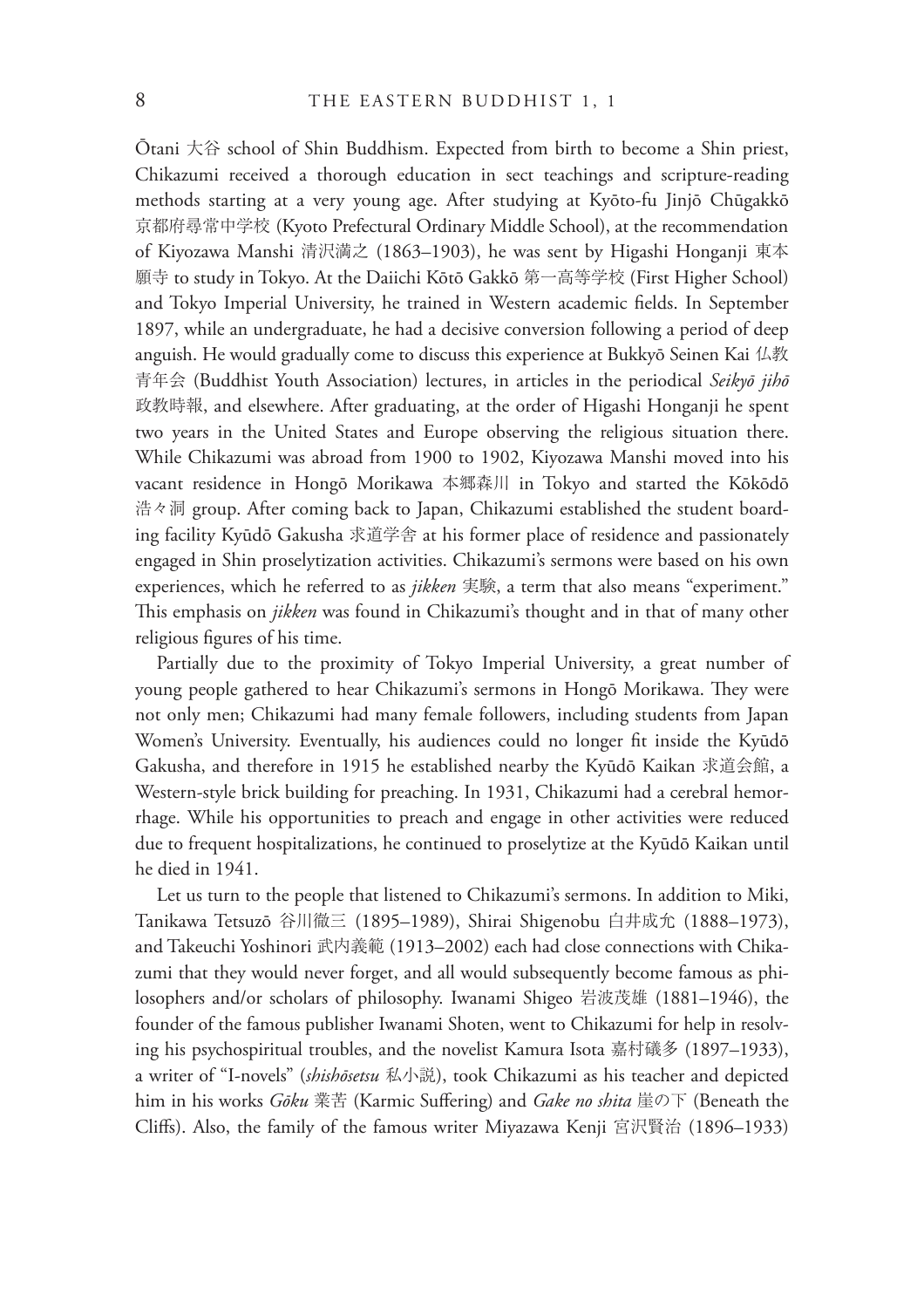used to go to hear Chikazumi preach. While it is not clear whether or not Kenji himself did so, and the precise nature of his relationship with Chikazumi is also not certain, Kenji's father, Masajirō 政次郎 (1874–1957), did have close ties with Chikazumi. For example, he invited Chikazumi to the city of Hanamaki 花巻 (Iwate Prefecture). In the field of psychoanalysis, Kosawa Heisaku 古澤平作 (1897–1968), the first president of the Japan Psychoanalytical Association (Nihon Seishin Bunseki Gakkai 日本精神分 析学会), was a fervent Chikazumi follower, and Chikazumi's sermons became a fountainhead for this field in Japan. Chikazumi's influence also extended to the thought of Kosawa's pupils Okonogi Keigo 小此木啓吾 (1930–2003) and Doi Takeo 土居健郎  $(1920 - 2009).$ <sup>1</sup>

Following the Meiji 明治 Restoration in 1868, many Buddhists sought to modernize Buddhism in line with Japan's westernization efforts. Chikazumi was one of them. However, another predominant feature of Chikazumi's activities was the reconstitution of tradition: he took traditional Shin Buddhist doctrines and organizational forms that had existed even before the early modern period and adjusted them for modern Japan.

We can understand how he did so through the example of the *Tannishō* 歎異抄, a work synonymous with his proselytization. Even today, people sometimes say that the *Tannishō* became well-known thanks to Kiyozawa Manshi's discovery of it after four hundred years of obscurity following the work's banning by Rennyo 蓮如 (1415–1499). However, scholarship has made clear that this narrative includes misunderstandings; during the Edo 江戸 period (1603–1868), the *Tannishō* was published in many forms and was the subject of many academic studies, lectures, and sermons. This was true for both Higashi and Nishi Honganji 西本願寺. For Chikazumi, the *Tannishō* was a traditional Shin Buddhist religious work handed down to him by his father. However, Chikazumi read the *Tannishō* in quite a different way. In Kohoku, Jōzui had read it together with a small group of familiar faces. In contrast, Chikazumi lectured on the *Tannishō* in Hongō in front of large crowds, comprised of many people he did not personally know, and furthermore, he then published these lectures. Chikazumi's sermons and publications contributed significantly to the spread of this text from the Meiji period (1868–1912) onwards.

The architectural style of the Kyūdō Kaikan, Chikazumi's base for propagation, symbolizes his reconstitution of tradition. It was designed by Takeda Goichi 武田五一  $(1872–1938)$ , and on the outside it resembles a two-story Christian church. The first floor also imitates a church: it is wood-paneled and contains three-person wooden benches. During Chikazumi's time, the second-floor gallery was covered with tatami mats, on which audience members would sit. Inside, at the front of the building, is a

<sup>&</sup>lt;sup>1</sup> Regarding the relationship between Chikazumi and Japanese psychoanalysis, see Iwata 2014a.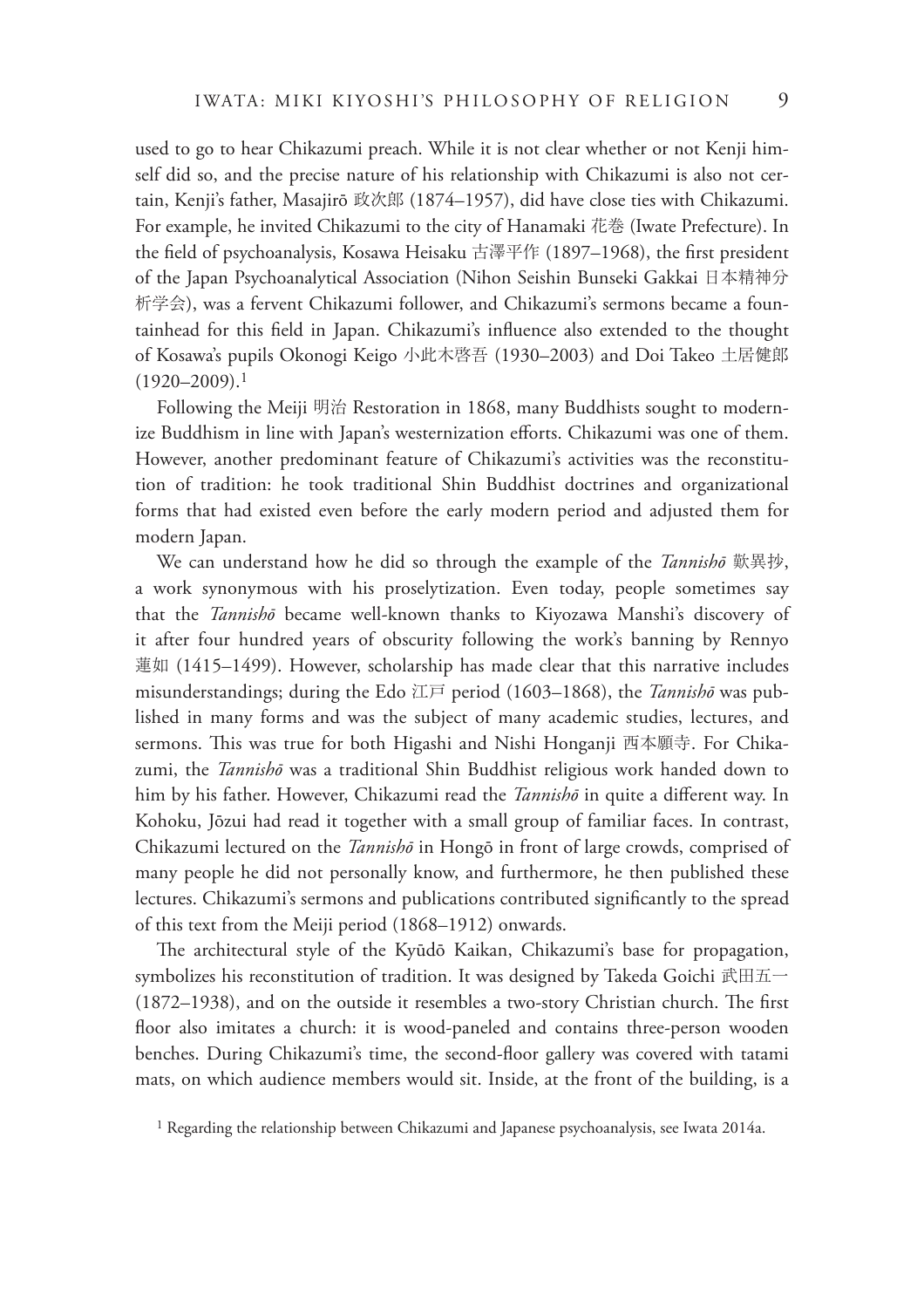platform that contains a Buddhist altar. The altar includes a small hexagonal reliquary, made out of unadorned *hinoki* cypress in a Japanese style, that enshrines a standing statue of Amida Nyorai 阿弥陀如来. It was inside this building, a combination of Japanese and Western styles, that Chikazumi preached.

Young people who came to Tokyo from the provinces freely listened to Chikazumi's experience-based sermons with their school friends. Many people attended these sermons, which, like at a Christian church, were held on Sunday mornings. However, Chikazumi did not just preach *at* his audience. He often would organize events for discussing religious beliefs and answering questions from his followers. This was another way that he reconstituted the Shin tradition. From ages past, Shin Buddhist followers formed organizations called *kō* 講. In them, members were encouraged to talk with each other about their own religious beliefs. This practice was referred to as *shinjin no* sata 信心の沙汰. The events that Chikazumi organized reworked this tradition to construct a space in which followers from society at large could freely come together and discuss religion. They also satisfied the psychospiritual desires of young people who, having left their hometowns, tended to become isolated in Tokyo.

At the beginning of the Meiji period, approximately 30 percent of Japanese people were Shin Buddhists. However, as European and American culture permeated Japan following the Meiji Restoration, the number of people who could no longer accept Shin teachings had increased. This was particularly true of the young people that had left behind their local communities and temples to study at high schools and universities in the capital. They were compelled to reconsider their stance toward spiritual matters. Each taking stock of their own self-formation, they sought to encounter religion in a new way. A typical example of this was Miki Kiyoshi.

*Shinjin no sata* evoled into a new form in the pages of Chikazumi's periodical *Kyūdō* 求道. *Kyūdō* was published, generally monthly, from 1904 to 1922. Many religious confessions shared by anonymous followers were printed therein: in its letters column, they would discuss their own religious beliefs drawn from their day-to-day lives. This column helped form a loose network among not only Chikazumi and his followers, but also between the followers themselves. Such a column was a first for a Buddhist periodical. There was a similar one, though, in Uchimura Kanzō's Seisho no kenkyū 聖書之研究, yet another example of a characteristic that Chikazumi and the Christian Uchimura had in common.

While the abovementioned activities of Chikazumi had a great influence during his time, he has not received due attention. A major reason for this is that he took in traditional Shin teachings, as well as the religious ethos that supported Shin institutions, and then reconstituted them. Today, many Japanese people may feel that his teachings are not novel but, rather, conservative and obsolete. However, the psychospiritual world of Japanese modernity, as well as the reconstitution of its traditions, emerged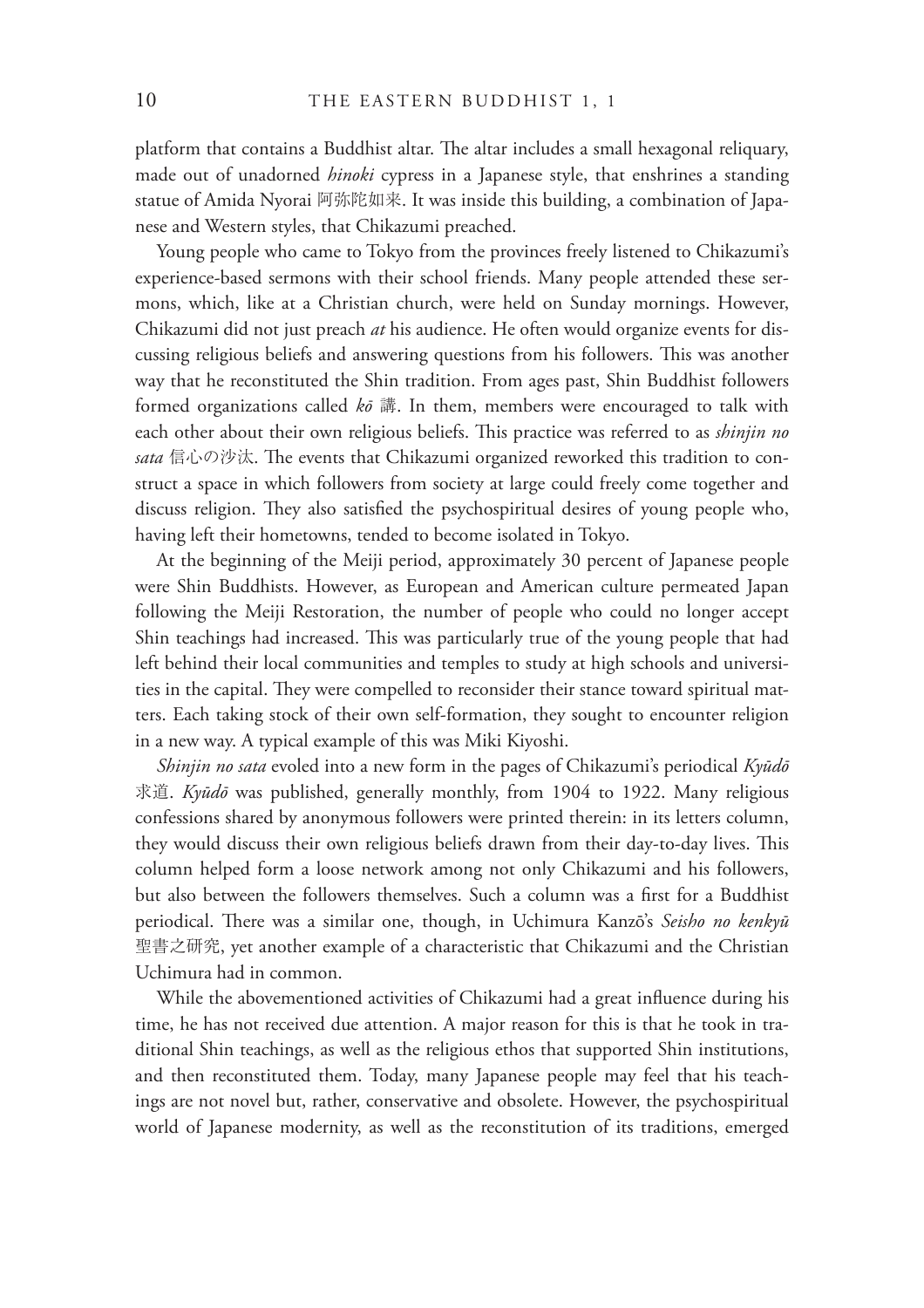together with the country's encounter with the West, and we cannot adequately understand the characteristics of modern thought in Japan if we ignore this fact. Chikazumi was one prominent figure who reconstituted a tradition that, for many people, had become either vague or seemingly self-evident.

Young, modern intellectuals were unable to accept religions in their early modern forms. If we adopt a perspective that understands Japan's "traditions" as unchanging in substance and possessing a self-evident nature, we will not notice the importance of Chikazumi. His significance comes into relief when we reflect upon how Japan's traditions were reconstituted. Chikazumi's activities refashioned Shin Buddhism in a modern manner and allowed it to be comfortably assimilated by many young intellectuals. Unless we pay close attention, we will overlook this legacy of Chikazumi's activities. Reexamining this, and other such assimilations that took place, can help us deepen our understanding of the psychospiritual situation both in Japan's modern period and in Japan today, which, after all, has inherited the legacy of modernity.<sup>2</sup>

#### *Miki's Philosophy as "Philosophy of Religion"*

Chikazumi had a close relationship with philosophy, which can be seen in a number of respects. In the first place, it was philosophy that Chikazumi himself primarily studied as an undergraduate at Tokyo Imperial University. He then went on to graduate school, wrote articles on the subject, and also taught philosophy of religion as a lecturer at the Tetsugakukan 哲学館 (Philosophy Academy). While he would subsequently leave behind research in philosophy to engage in proselytization, we find scattered throughout these activities teachings that were based on his previous studies of philosophy. For this reason, there are a considerable number of topics to be discussed regarding Chikazumi's relationship with philosophy. Here, I will focus upon one of these—his impact upon Miki Kiyoshi's philosophy of religion.

Some might be surprised that I am approaching Miki's philosophy as "philosophy of religion." It is certainly true that there is little research that examines Miki's thought from such a perspective. Those researching his thought have been primarily interested in its social philosophy and social theories. The strong impression left by his philosophical inquiries into Marxism, as well as his unfortunate death after his arrest under the Peace Preservation Laws (Chian Ijihō 治安維持法), also surely have played a role. At any rate, the majority of scholars with an interest in Miki's social philosophy have taken a lukewarm attitude towards religion. As a result, they have also been perplexed as to how to handle the ideas about religion that he left behind.

<sup>&</sup>lt;sup>2</sup> I invite readers to view the following website, which contains materials related to Chikazumi, such as *Kyūdō* and other of his publications: Chikazumi Jōkan Kenkyū Shiryō Saito 近角常観研究資料 サイト. http://chikazumi.cc.osaka-kyoiku.ac.jp.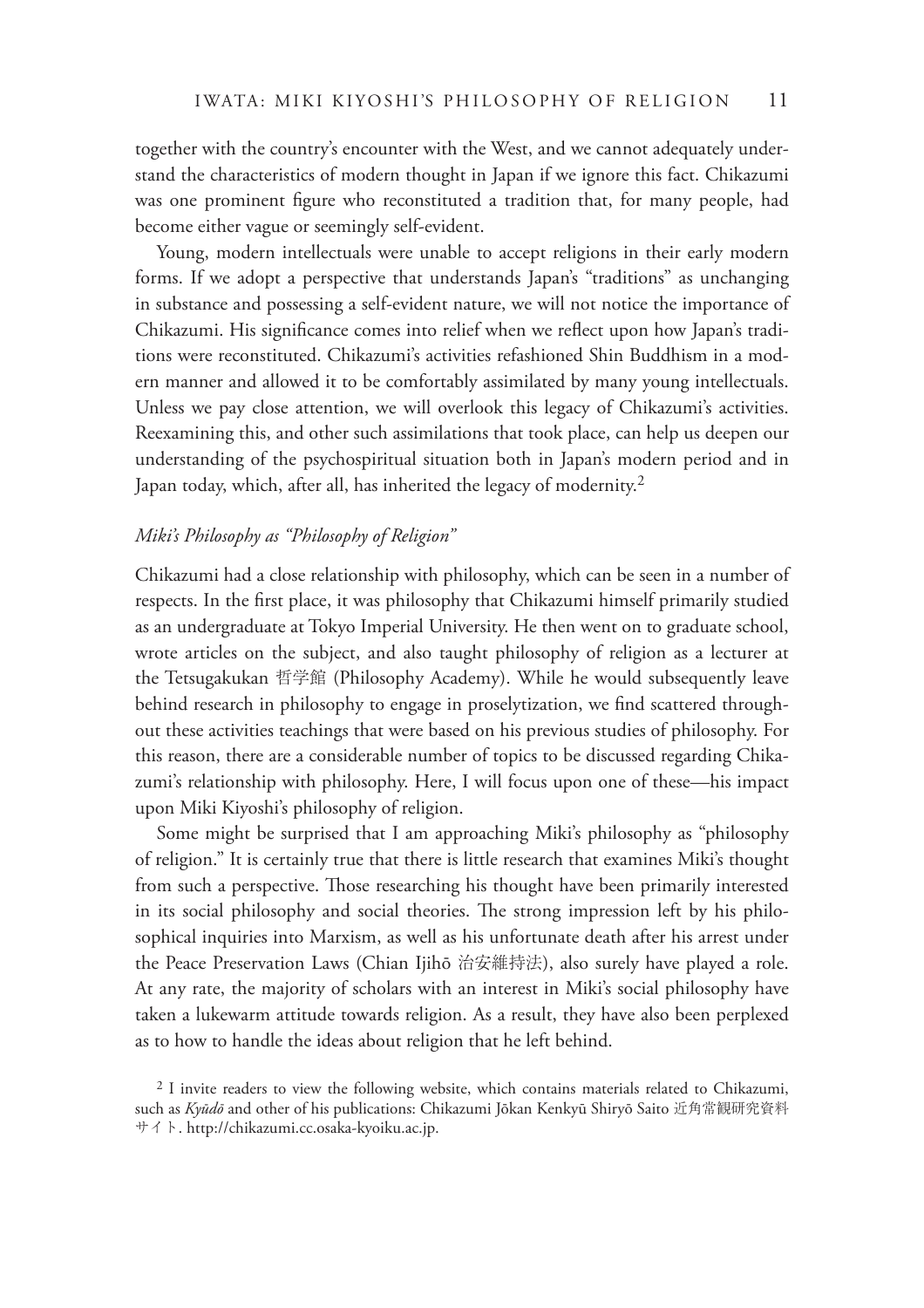After his tragic death, Miki's unfinished manuscript on Shinran, covering two hundred eighty-four pages each filled with two hundred characters, was discovered (below, "Shinran"). It appears that Miki was working on it right up until his arrest in March 1945. However, Miki scholars have found it difficult to understand why this manuscript exists. While this is partially due to it having been left unfinished, they also have held that there are discrepancies between it and his preceding philosophical ideas. Ever since its discovery, the popular opinion is that it deviates from his philosophical views. However, in recent years, some scholars have recognized that "religion" is at the foundation of Miki's philosophy.<sup>3</sup> However, even their research has not yet actively tried to evaluate the position of religion within Miki's overall phlosophy. Therefore, in this article I will make clear that Miki's philosophical work aimed to construct a unique philosophy of religion.

### *Miki's Life and "Religion"*

Religion lies at the basis of Miki Kiyoshi's thought. While he may not have finished it, he attempted to construct his own philosophy of religion. First, I want to provide a

 $3$  Karaki Junzō was the first person to carry out research on Miki's "Shinran." Karaki, who knew Miki when he was alive, wrote *Miki Kiyoshi* soon after his death, discussing Miki's thought in favorable terms. However, even Karaki had to raise a "doubt" that *Kōsōryoku no ronri* 構想力の論理 (The Logic of Imagination), Miki's major late-period work, has aspects that are incompatible with "Shinran." He held that there is a mismatch between the former, which is about the "philosophy of infinite self-transcendence," and the latter, which takes "complete reliance on a transcendent being" as its premise (Karaki 1966, pp. 184–85). Karaki's doubts regarding Miki's work would be repeatedly raised in subsequent research on Miki. Therein, we also find two tendencies: one to treat the problem carefully and another to avoid it. There was also research that attaches importance to the historicalsocial existential philosophy of human beings found in *Kōsōryoku no ronri* and does not take up the issue of Miki and religion head on. It was in this context that the work of Tsuda Masao, Tairako Tomonaga, and others appeared which holds that "religion" is at the foundation of Miki's philosophy and thinking. Tsuda wrote *Bunka to shūkyō* 文化と宗教 (1998), as well as *Jin'i to shizen: Miki Kiyoshi no shisōshiteki kenkyū* 人為と自然:三木清の思想史的研究 (2007). In these works, he discusses the transformation of Miki's philosophy, pointing out the importance of religion for Miki and recognizing the significance of this fact. However, Tsuda did so from a perspective *critical* of religion. Tairako also points out that the issue of religion was important for Miki, shifting the discussion from a perspective that critically examined Miki's position vis-a-vis religion to one that reconsidered it rather positively. First, in his 2002 article "Miki Kiyoshi no shisō no akuchuariti" 三木清の思想のアクチユアリティ, while bringing to light the important position of religion in Miki's philosophy, he critically argued that this led to its major shortcoming. However, he would then attempt to reconsider the location of religion in Miki's philosophy (Tairako 2010). With that said, while Tairako recognizes the importance of religion for Miki, using cautious phrasing he takes the position that Miki's philosophy is not philosophy of religion.

Nishizuka Shunta (2008) has tried to understand Miki's philosophy as a whole (up through "Shinran"). Also, Uchida Hiroshi has published a work in which he presents Miki as "a philosopher who explored a 'historical philosophy of the imagination of the individual' that is extremely similar to a philosophy of religion" (Uchida 2004, p. 9).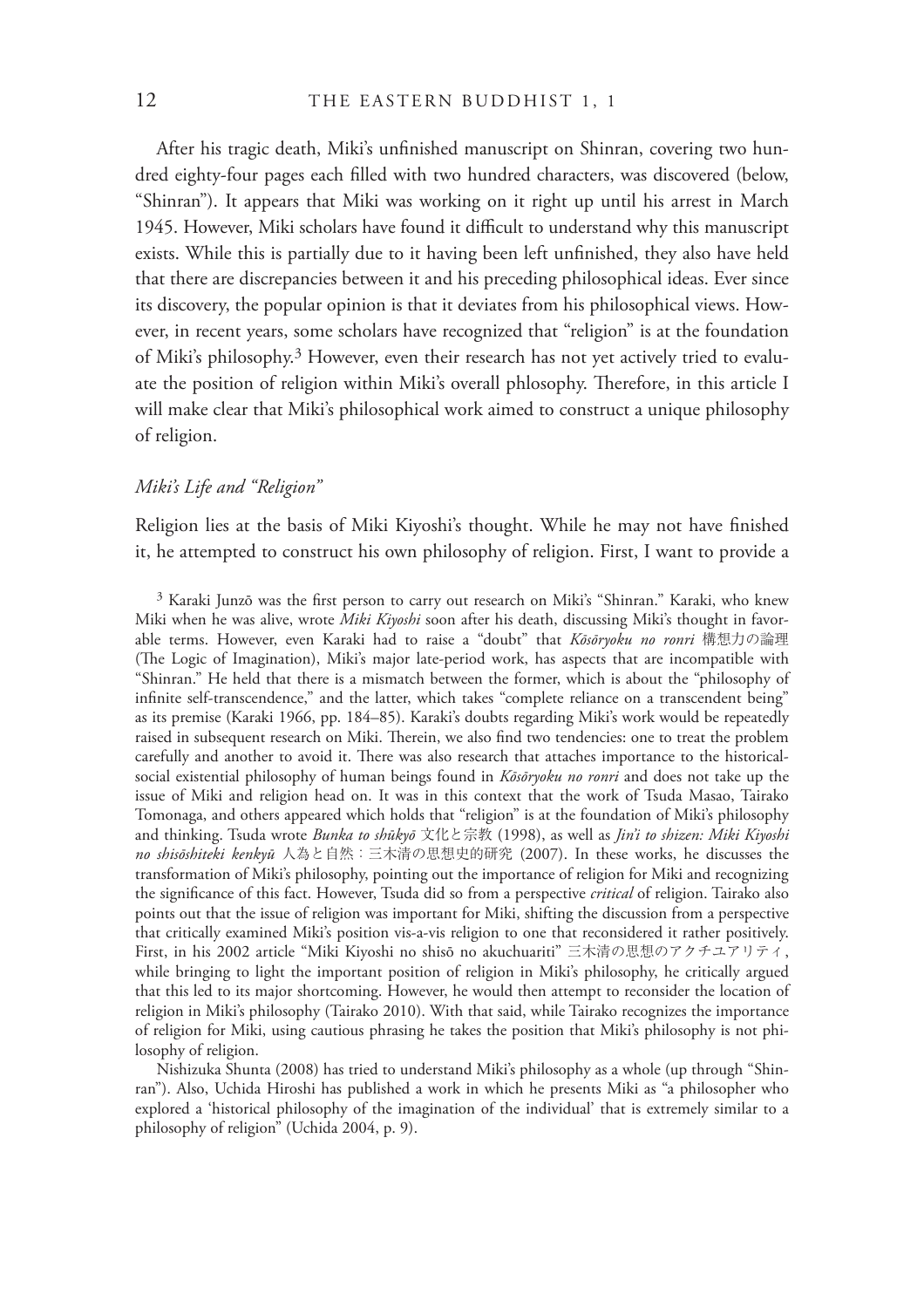general overview of the position that religion occupied in Miki's life. In the section that follows I will consider a text in which Miki first discusses Taishō-period (1912–1926) *kyōyōshugi* 教養主義 (self-cultivation through education) and explain the intellectual situation that stimulated the formation of his thought. Then, I will turn to Miki's notes ("Shuki" 手記) to make clear the position of religion within his philosophical thought.

Miki was a young man during the time that *kyōyōshugi* was an important trend in Japanese philosophical culture, and he heard Chikazumi preach when he was a student at the First Higher School. In a list of the books he has read, Miki recalls the intellectual situation of this time, stating that it was an era in which "humanism" appeared in five forms, $4$  namely, (1) self-cultivation, (2) religion, (3) the Shirakaba 白樺 literary coterie, (4) the Gakkyū-ha 学究派*,* an academic school that supported the ideal of "culture," and (5) the philosophy of life (*sei no tetsugaku* 生の哲学). Here we should note that Miki was not influenced by only one of these: "I have been influenced by all of these to some extent."<sup>5</sup> This was the context in which the ideas that Miki would subsequently develop began to form. When touching on (3) the Shirakaba literary coterie, he draws our attention to the fact that its interest "had shifted to societal problems."6 Judging from Miki's own recollections, it appears that first as a young man he took an interest in societal problems in the wider context of humanism, and then came to tackle them head-on, enthusiastically discussing Marxism and engaging with problems related to the societal dimension. Miki holds that his primary position was that of the Gakkyū-ha. This term referred to philosophers with an interest in Neo-Kantian value theory. Regarding "philosophy of life," Miki states that while at the time he did not have much of an interest in Henri Bergson (1859– 1941), a philosophy of life scholar, he is connected to it via his philosophy teacher Nishida Kitarō 西田幾多郎 (1870–1945), who was part of the field.

With regard to "religion," Miki says that while he was influenced by Nishida Tenkō 西田天香 (1872–1968) and Kurata Hyakuzō 倉田百三 (1891–1943), this was temporary. However, this explanation alone risks a misunderstanding; elsewhere in Miki's explanation of his reading history, he describes his involvement with Shin Buddhism from a very young age, as well as his thoughts and feelings as a First Higher School student regarding Chikazumi Jōkan. Miki's relationship with religion must be understood while keeping in mind the following:

I was originally raised in a Shin household, and at some point ended up memorizing the *Shōshinge* 正信偈 and *Gobunshō* 御文章 that my grandfather

<sup>4</sup> Found in "Dokusho henreki" 読書遍歴, *Miki Kiyoshi zenshū* (hereafter MKZS) 1: 401–4.

<sup>5</sup> MKZS 1: 401.

<sup>6</sup> MKZS 1: 402.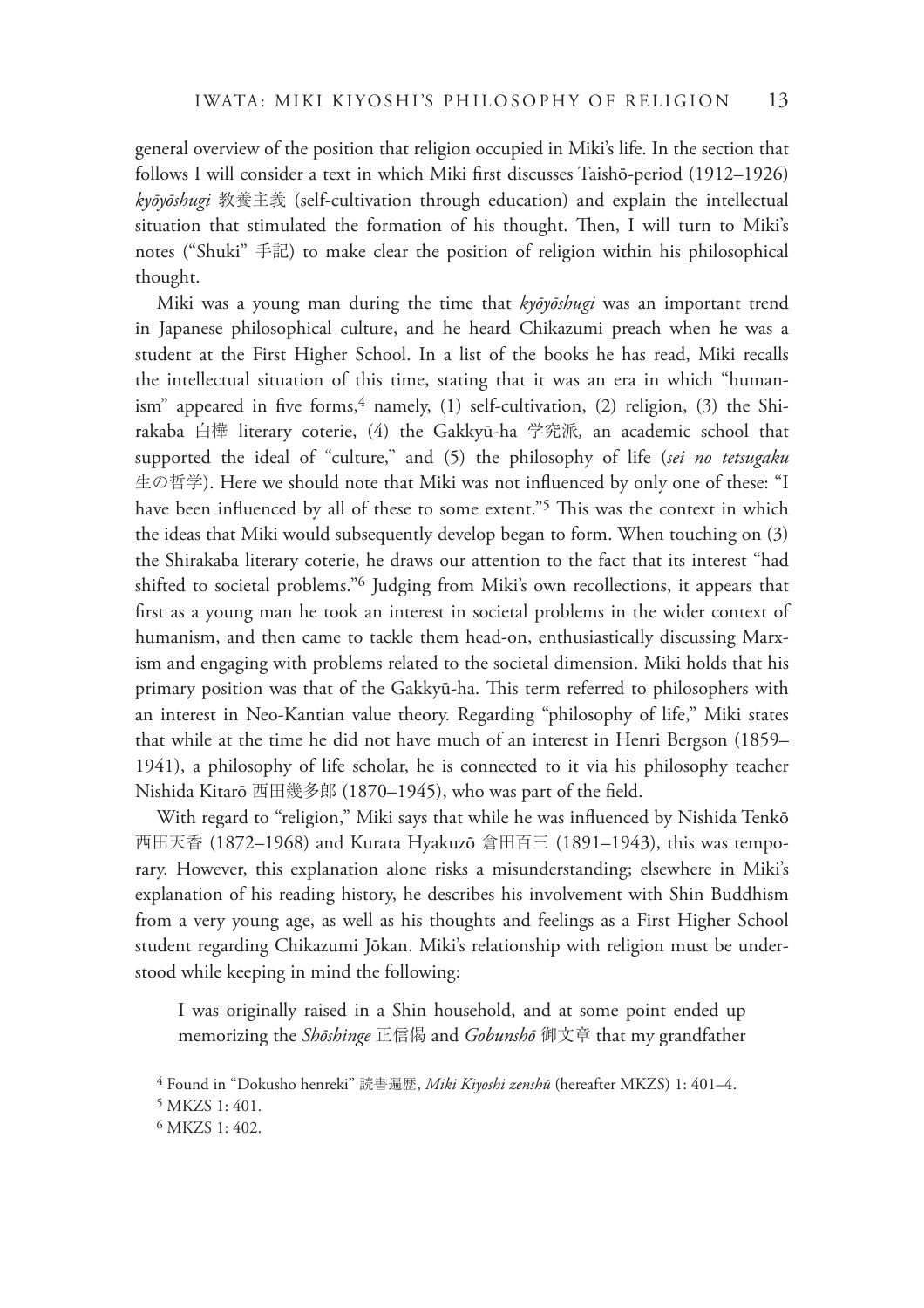and grandmother, as well as my father and mother, would recite. Sometimes, doing as I was told, I would sit in front of our home altar and recite them as well. In our area, reading scripture was a part of basic education. Perhaps due to the influence of such a childhood, since I was a young man, Shin Buddhism caught my interest the most. This has not changed even today. . . . When I was in high school I read for the first time, and was particularly impressed by, the *Tannishō*. Chikazumi Jōkan-sensei's *Tannishō kōgi* 歎異鈔講義 [Lectures on the *Tannishō*] is also a book that I cannot forget. I have also heard him give lectures on the *Tannishō* at the Kyūdō Gakusha in Hongō Morikawa. It appears that Chikazumi-sensei had a great influence on some young people during this era.<sup>7</sup>

In other words, from when he was a young man to when he wrote the above, Miki was most attracted to Shin Buddhism, and Chikazumi was a representative Shin Buddhist figure when he was a young man.

Karaki Junzō's essay "Gendaishi e no kokoromi" 現代史への試み (Towards an Account of Modern History) gives us a good idea of the relationship between young intellectuals and Chikazumi during this era.8 Karaki's article is a classic piece analyzing Taishō-period kyōyōshugi. Therein, Miki serves as the example of an intellectual living within this broader trend. Karaki says that there was a "model" for the generation that preceded Miki, members of which included Uchimura Kanzō, Mori Ōgai 森鴎外 (1862–1922), Natsume Sōseki 夏目漱石 (1867–1916), Nishida Kitarō, and Nagai Kafū 永井荷風 (1879–1959).9 While Karaki does not list Chikazumi Jōkan, as is clear from Miki's relationship with him, Chikazumi occupied the same place as these figures. Karaki argues that this generation, which was born around the time of the Meiji Restoration (1868), lived through the contradictions and conflicts between Western modernity and Japan while having a "model" in mind that came from Confucianism and *bushidō* 武士道. In contrast, Miki's generation was a "model-less" one: its members did not have a pattern based on which to shape the self, says Karaki.<sup>10</sup> They thought that, rather than following only a specific teacher or classical text, it was important to learn freely from a variety of sources, and that this would cultivate their "individuality" (*kosei* 個性) and lead to the formation of their character. Having grown up in an area where Shin Buddhism flourished, Miki was familiar with its ethos, yet it still had a premodern hue. However, Chikazumi, who had reconstructed Shin Buddhism in a modern fashion, was proselytizing in Tokyo's Hongō area. For this reason, Miki and others

<sup>7</sup> MKZS 1: 383–84. 8 In Karaki 1963. <sup>9</sup> Karaki 1963, p. 35. 10 Karaki 1963, p. 25.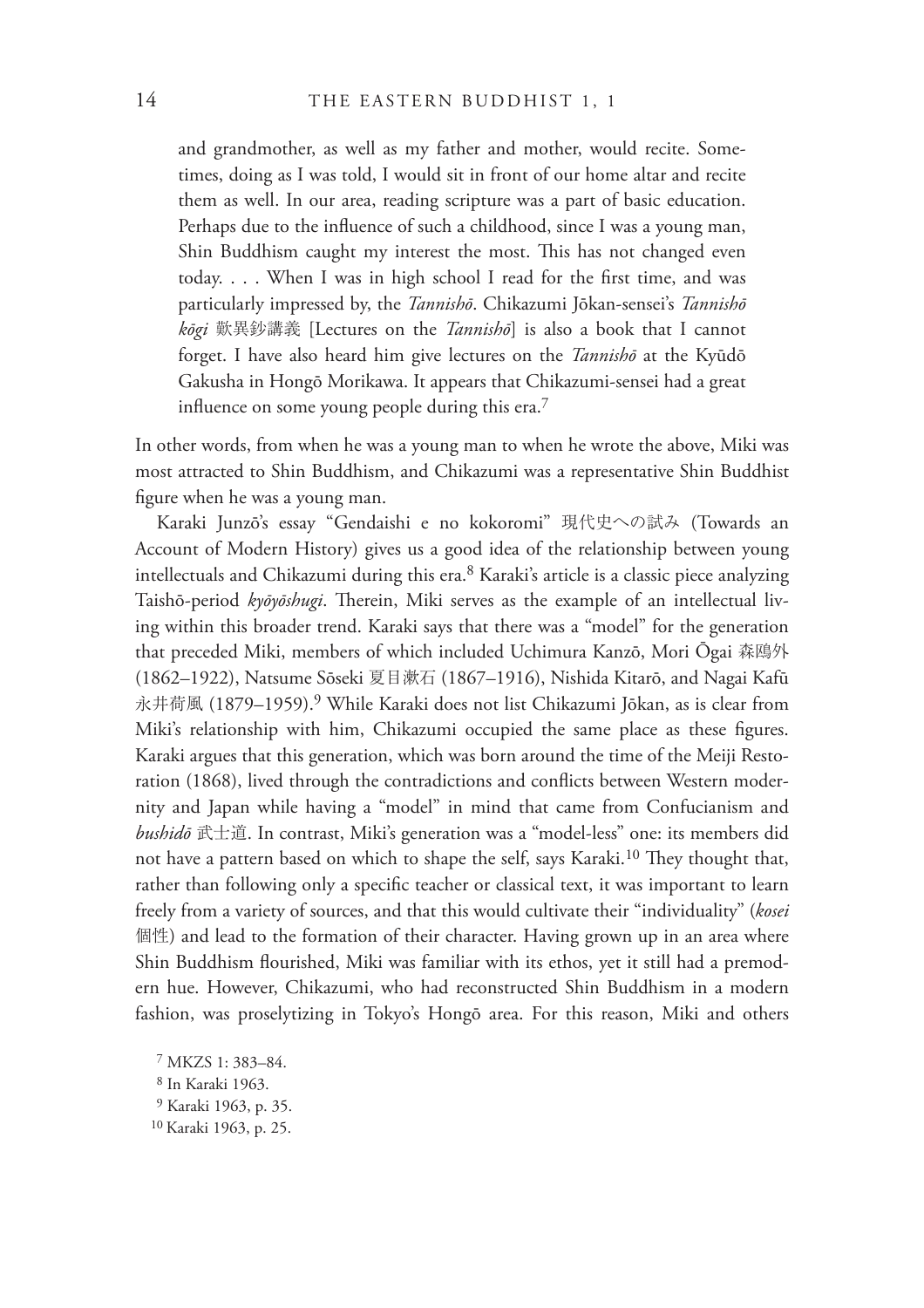were able to take in the familiar Shin Buddhism with fresh eyes as a valid choice, equal to philosophy and Christianity, which could contribute to the formation of their "individuality." While there is a need to separately examine whether Miki's generation was in fact completely unconnected to such models from the Edo period,<sup>11</sup> there is no doubt that Miki was a young adult during Taishō-period *kyōyōshugi* and learned a considerable amount from the generation that preceded him, and also that he then came to question the foundations of humanism. This issue relates to Miki's "Nietzschean task," which I will discuss later in this essay.

In this way, Miki took in the academic field of philosophy along with the mixture of various elements included under the heading of "humanism," and would spend his life as a philosopher. In the context of his chosen field, he would thoroughly investigate the various issues included in this humanism. In other words, when he first began to engage in research on philosophy, he encountered both philosophy as well as nonphilosophical elements, and he would end up repeatedly examining these non-philosophical elements in his philosophical contemplations. Herein "religion" occupied a special position.

His personal notes ("Shuki") that he wrote in 1930 at Toyotama 豊多摩 Prison addressed to the prosecutors handling his case capture his basic approach to religion. These notes were written in particularly unusual circumstances: in detention after having been arrested based on the Peace Preservation Laws for providing financial assistance to the Communist Party. However, with that said, they have a similar orientation as the critique of religion he wrote immediately before his arrest, which was published in *Chūgai nippō* 中外日報. 12 It appears that they do not contradict the content of his writings or the development of his thought but rather clearly express his intellectual position.

In these notes, Miki says that he has lived his life as a scholar aiming to construct his own philosophy: "My path has been one of continually seeking my own philosophy."13 He then lists "Nishida's philosophy," "Heidegger's philosophy," and "Marxism" as things he encountered while forming his own philosophy. While they may have captivated him temporarily, they were only part of what he encountered on his "philosophical journey." After presenting his standpoint in this way, he declares, "I

<sup>&</sup>lt;sup>11</sup> Tsutsui Kiyotada, after pointing out that Karaki's outstanding article established the general outlines for research on Taishō-period *kyōyōshugi* that remain current today, raises doubts about the typological schema positing a shift from Meiji-period (1868–1912) *shūyōshugi* 修養主義 (moral cultivation) to Taishō-period *kyōyōshugi*, and proposes modifying Karaki's schema based on a more detailed analysis. However, he does recognize that Karaki's schema is convincing as a basic way of looking at the change from the "Meiji person" to the "Taishō person." See Tsutsui 1995, ch. 1.

<sup>12</sup> MKZS 13: 8.

<sup>13</sup> MKZS 18: 100.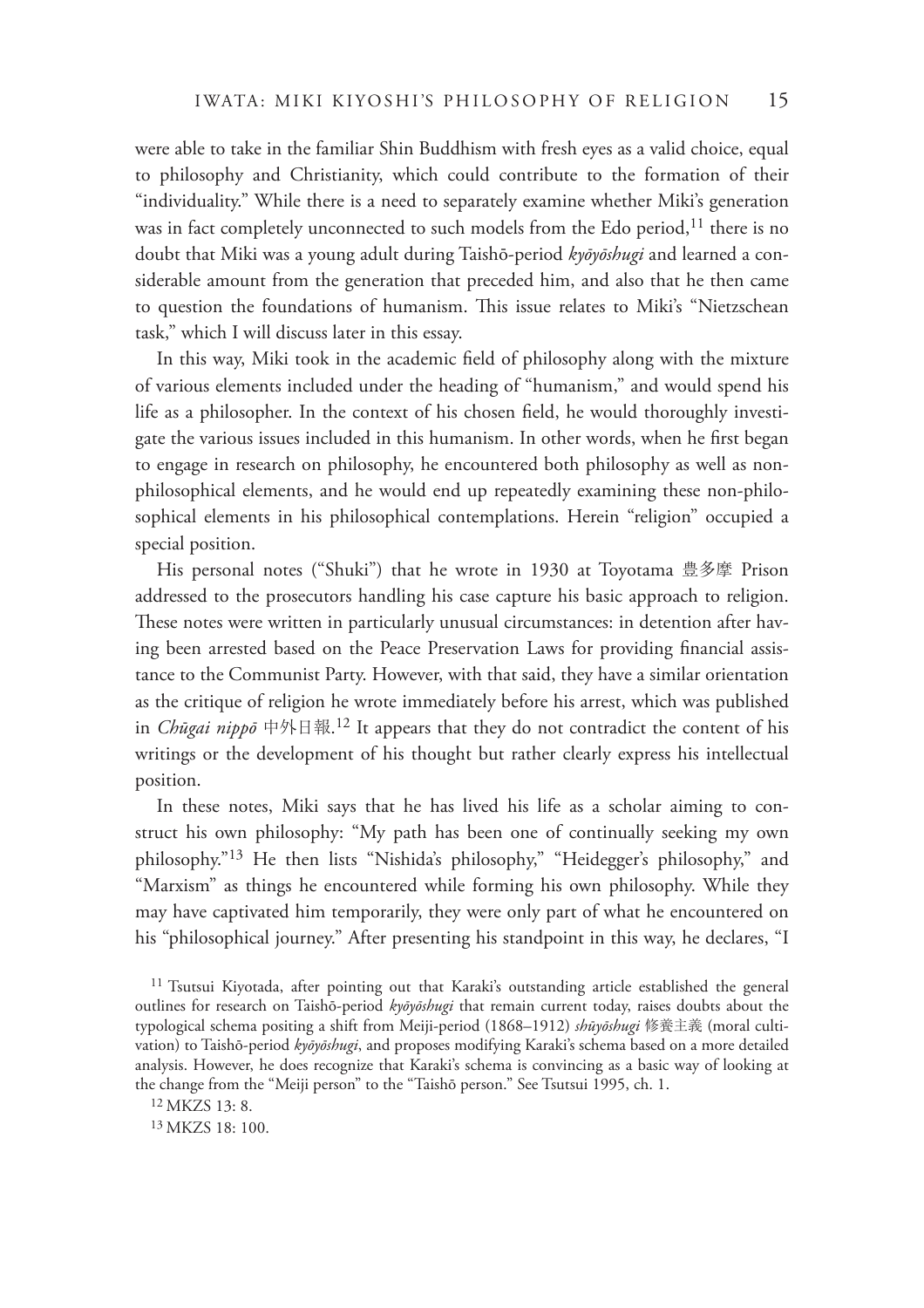am a human who inherently has a religious tendency,"<sup>14</sup> and asserts that this "religious" feeling of mine is one of the things that ultimately makes it impossible for me to be a Marxist."15 In other words, on the one hand, he asserts that while he encountered outstanding philosophical thought as he formed his own philosophy, since he was primarily concerned with this task, specific kinds of philosophical thought never became his own philosophy. On the other hand, he also confesses that he has a deep religious tendency, and that it is this tendency which made it impossible for him to be a Marxist.

Miki also describes an important religion-related perspective of his, namely, a focus on "societal elements" and "natural elements." He states the following:

I think that while religion is clearly societal and therefore has class constraints, it is similarly deeply rooted in human nature itself. In order to find out about the depth of such "natural" roots of religion, one should just read books that are the confessions of the souls of great religionists: Augustine, Luther, Pascal. And Shinran.16

Miki then clearly states that religion has two kinds of directions or elements, that is, "societal elements" and "natural elements."17

In his article published slightly earlier in the newspaper *Chūgai nippō*, which focuses on religion, the strong interest in religion that Miki revealed in his notes to the prosecution is described from a perspective critical of religion. Miki states that when considering humans as a whole, religion always emerges as an issue: "Insofar as humans are not machines, the issue of religion is included in human existence itself."18 At the foundation of human existence are "religious elements," and the issue of religion is "not something that will go away with the advent of an exploitation-free classless society."<sup>19</sup> However, this does not mean that he approved of religion as it existed at the time. He asserts that religion should be dialectically reaffirmed after having been rejected. !en, he says that if people arrive at "true religion" (*shin no shūkyō* 真の宗教) by delving deeper in the direction of pathos, they will be reborn as "creative spirits" (*sōzōteki seishin* 創造的精神) and prepare a new culture.

If humans truly arrive at religion, then they must be reborn as creative spirits. If today the vast majority of people are in the process of becoming

14 MKZS 18: 104. 15 MKZS 18: 104. 16 MKZS 18: 110. 17 MKZS 18: 111. 18 MKZS 13: 8. 19 MKZS 13: 8.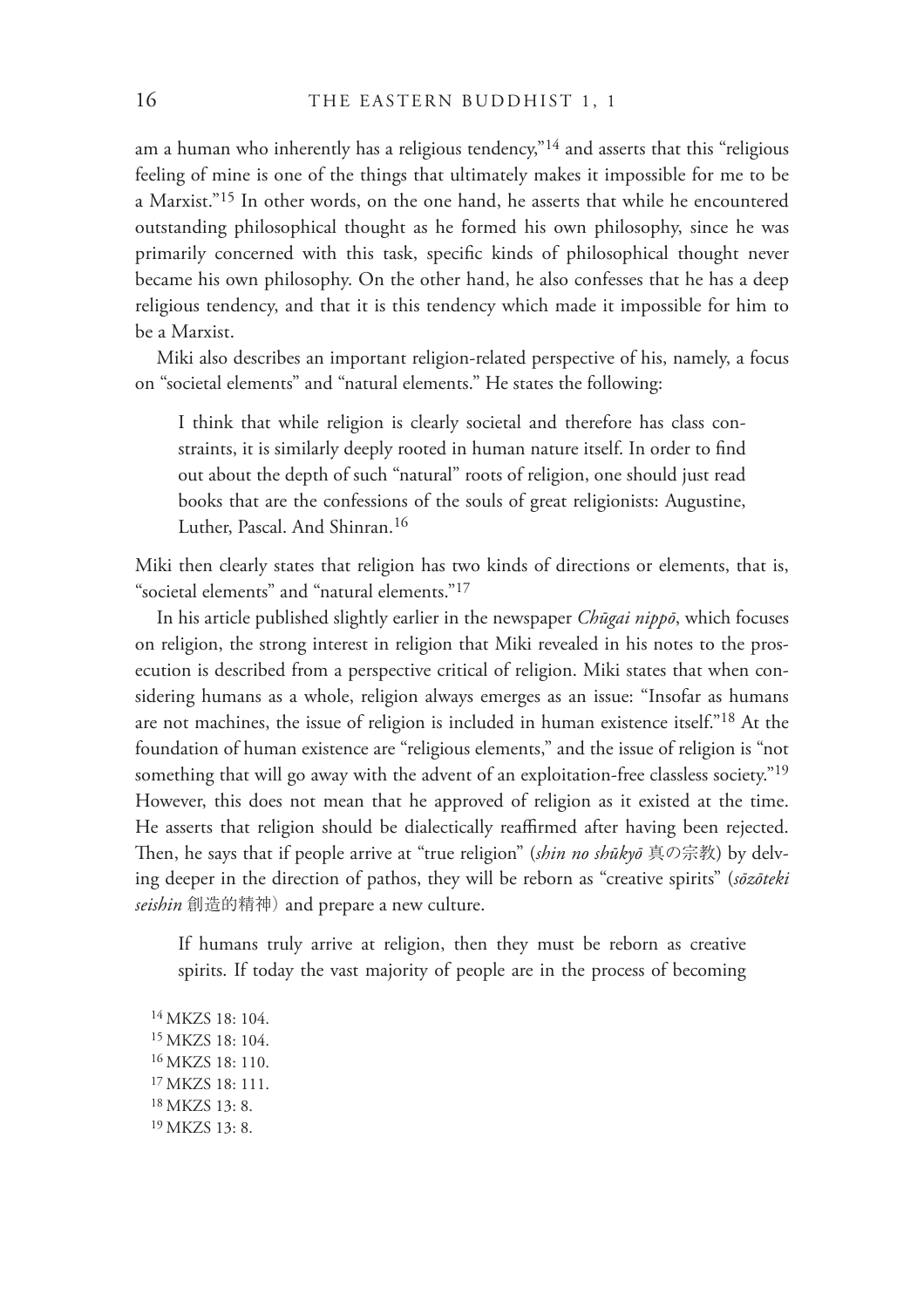deeply engaged in pathos, then this is significant in that this is approaching the source of the rebirth of humans. The creative spirit is essentially not the same as the cultural spirit (productive spirit) and is a denial of culture. Yet, it also serves as the fountainhead of cultural creation. Today, based on this [creative spirit], old culture must be denied, and the path towards a new culture prepared.20

Before his arrest, Miki clearly stated that religion is indispensable to human existence, as well as that he expects it to play a major role in society. Religion had a weight in Miki's philosophical thought incomparable with its other non-philosophical elements.

#### *Miki's Philosophy of Religion and Work on Pascal*

Miki's handwritten "Katararezaru tetsugaku" 語られざる哲学 (The Unspoken Philosophy) provides an excellent glimpse into his intellectual approach after he had begun to engage in the full-fledged study of philosophy under Nishida Kitarō at Kyoto Imperial University. After having identified the place of religion in Miki's philosophy based on this manuscript, I will consider his *Pasukaru ni okeru ningen no kenkyū* パスカルに於け る人間の研究 (Pascal's Research on Humanity; 1926) as the concrete materialization of this philosophy.

Miki completed "Katararezaru tetsugaku" in July of 1919, when he had finished his second year at Kyoto Imperial University (unlike today in Japan, the new academic year began in September). It spanned approximately one hundred fifty handwritten manuscript pages and is included in the eighteenth volume of his complete works.<sup>21</sup> It is not an academic article. Rather, Miki wrote down his own aspirations and resolutions as someone living as a philosopher. Its logical development is inadequate, there are many grand youthful locutions, and his expression of his intellectual position is unrefined. However, one can thus all the more glimpse the beginnings of his ideas. Above all, we find what would become the basic pattern for his ideas regarding the relationship between religion and philosophy.

Miki states that "unspoken philosophy" is at the basis of normal philosophy: "At the basis of spoken philosophy is unspoken philosophy."22 Miki's aim in this paper was to render visible what was foundational and make clear his position as a philosopher.

What is "unspoken philosophy"? "Confession is unspoken philosophy."<sup>23</sup> He first states that the non-philosophical, religious element of "confession" is the fundamental

20 MKZS 13: 30. 21 MKZS 18: 1–93. 22 MKZS 18: 35. 23 MKZS 18: 3.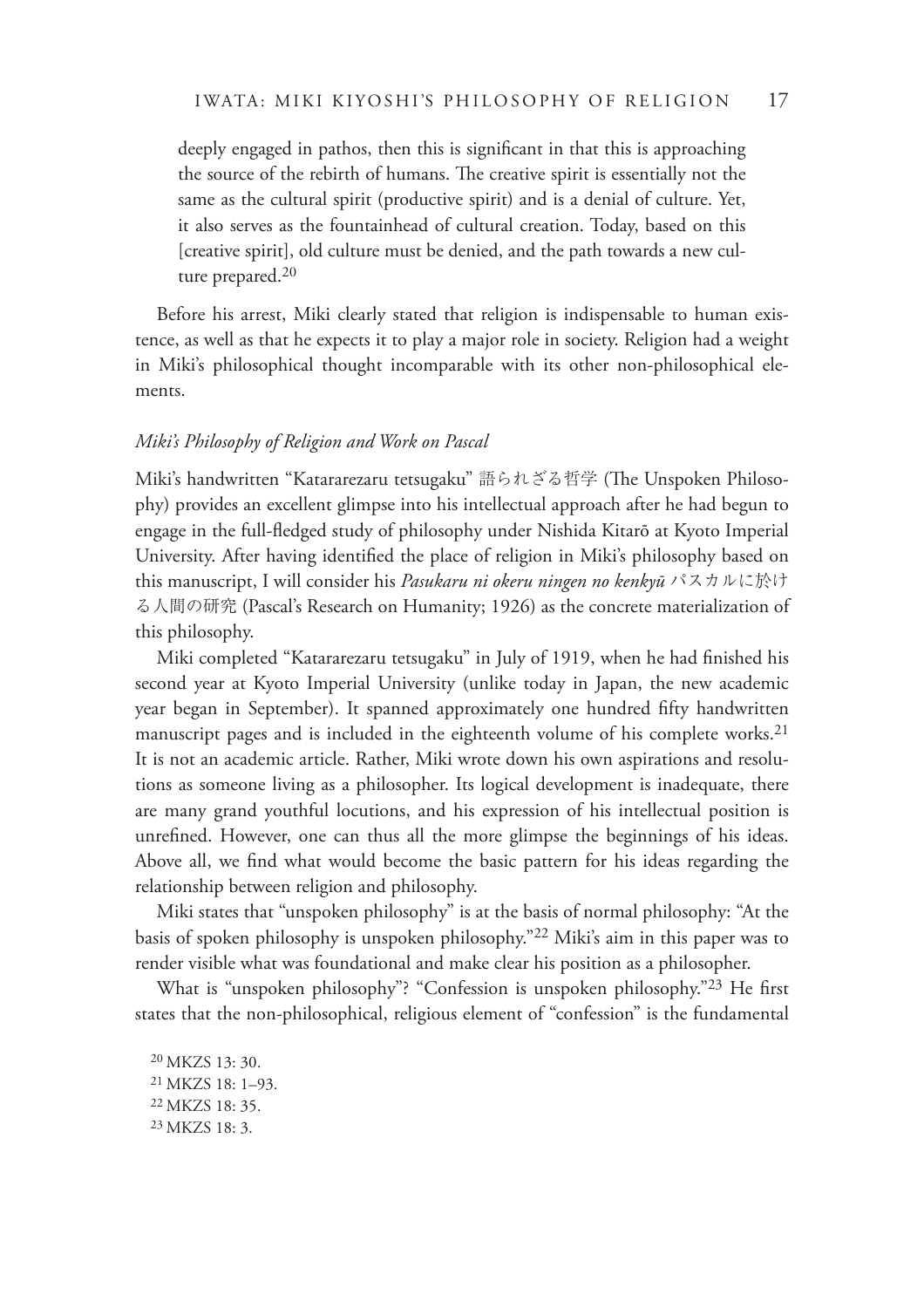principle of philosophy and that philosophy comes into existence by making confession its foundation. Miki holds that in "unspoken philosophy" the "good life" and the problems of "form" and "content" (the necessary constraints of this good life) emerge as issues.24 Miki then asks himself whether or not such issues have been examined in classical ethics. He answers that while classical ethics has been satisfied with logical consistency and indispensable knowledge regarding the good life, his own "unspoken philosophy" is different in that it emphasizes "ordinary life" more than knowledge.<sup>25</sup> Miki, quoting Tolstoy's *My Confession*, asserts that "unspoken philosophy" is based on "the belief that knowledge regarding truth can only be obtained by living."26

While it goes without saying that "confession" would become an important concept in the philosophy of Tanabe Hajime 田辺元 (1885–1962), here Miki is using it over twenty years earlier.<sup>27</sup> While Miki does not specify where he has gotten the word "confession" from, one of the books he did have in mind was Tolstoy's *My Confession*. However, that is not all. Judging from his statement, "It is precisely because we, with [our] tremendous transgressions and evil as well as [our] blazing delusions exist, that the extent of the Buddha's great compassion and great vow becomes more and more apparent,"28 as well as his quotation from the thirteenth chapter of the *Tannishō*, 29 it appears that another source of his thought was Chikazumi's bestseller *Zangeroku* 懺悔録 (Confession Record).

In this manuscript the philosophical issues into which Miki would later deeply delve are presented in a rough form. One example is the issue that he would subsequently formulate as "the problem of the unification of *logos* and pathos." In this manuscript Miki discusses it with regard to the issue of humans as beings that exist between "reality and ideal" or "lightness and darkness." He rather hastily concludes that in order "to make the good life possible," the "existence of an absolute being" is necessary.30 Importantly, this need for the "existence of an absolute being" is not a postulate based on rational inference but instead given irrationally or by religious belief.

I am confident that the solution to the problem [of how it is possible to live the good life] is in the end given not rationally but irrationally, or not

 $27$  However, Miki was not the first to use "confession" as a key philosophical concept. Nozaki Hiroyoshi 野崎広義 (1889–1919), a pupil of Nishida Kitarō, had already written an essay entitled "Zange toshite no tetsugaku" 懺悔としての哲学 (Philosophy as Confession) in December 1916, and was preparing to publish it in *Tetsugaku kenkyū* 哲学研究 (Philosophy Research). Nozaki's article would later be included in his 1942 *Zange toshite no tetsugaku*, which featured an introduction by Nishida.

28 MKZS 18: 59. 29 MKZS 18: 72–73. 30 MKZS 18: 63–64.

<sup>24</sup> MKZS 18: 7.

<sup>25</sup> MKZS 18: 8.

<sup>26</sup> MKZS 18: 8.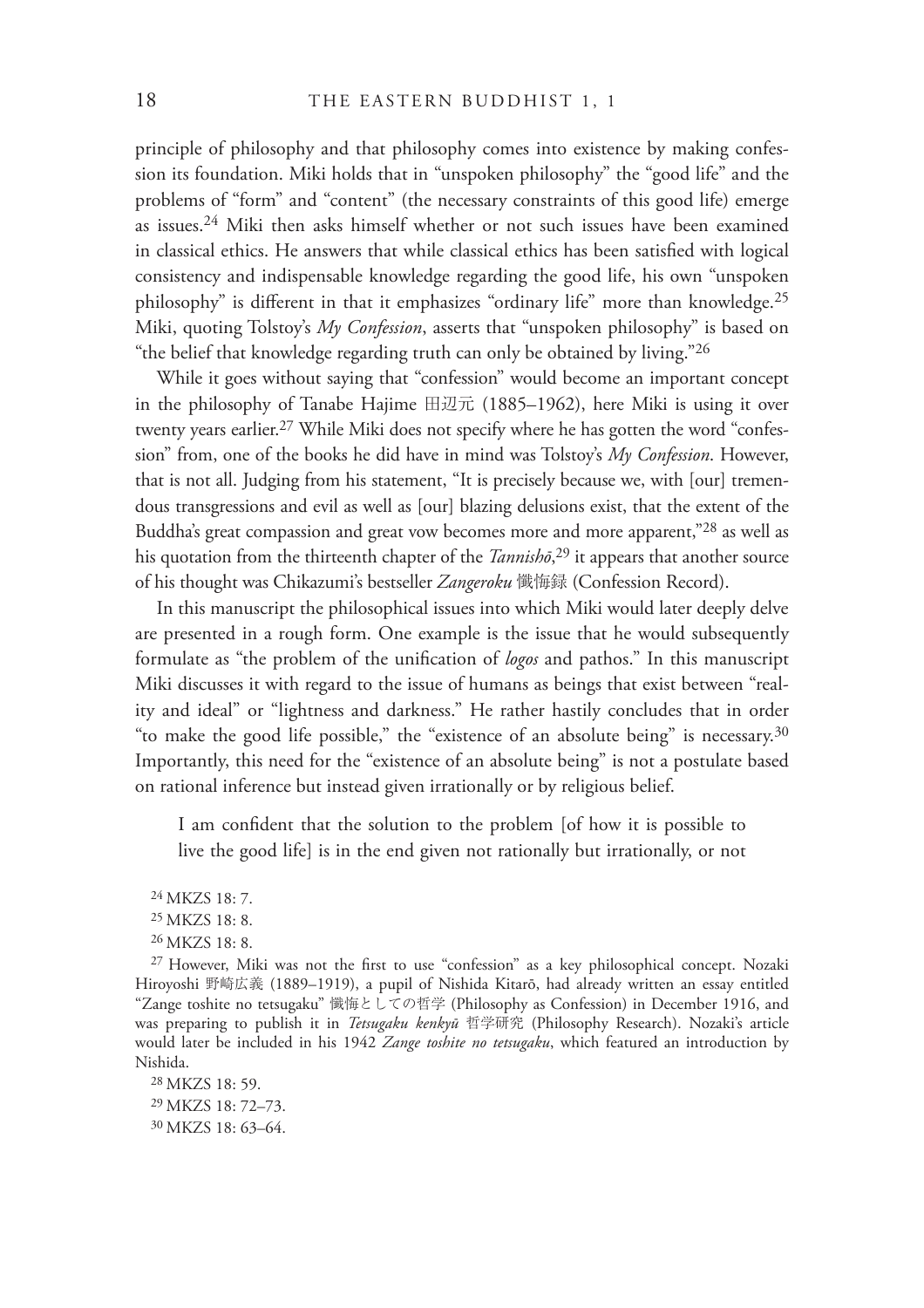by logic but religious belief, and that such lived religious belief is acquired not by simple conceptual thought but by actually living the good life.<sup>31</sup>

In this way, Miki's "unspoken philosophy" takes the position of philosophy that emphasizes ordinary life and searches therein for a point from which to be involved with religion.

If we consider that Miki was engaged in such a search, then the aim of his graduation thesis becomes clear. Miki finished an article entitled "Hihan tetsugaku to rekishi tetsugaku" 批判哲学と歴史哲学 (Critical Philosophy and Historical Philosophy) in March 1920. He then modified and published it in the journal *Tetsugaku kenkyū* 哲学 研究 (Philosophy Research) in July of the same year. Unlike his manuscript "Katararezaru tetsugaku," it is a piece of research on the history of philosophy. It investigates the relationship between enlightenment thought and German Idealism within the framework of research on Kant. In short, he is trying from within Kantian philosophy to make clear the turning points from natural science to history and from the abstract universal to the concrete universal. In this article, in which his thought shows clear development, he philosophically investigates the meaning of "freedom" and "individuality," which he had not touched upon in "Katararezaru tetsugaku." Miki understands real-world freedom as having the potential for both good and evil, and argues that this freedom is historical freedom, namely, freedom that gives new things within history. He then states that religious belief lays the foundation for historical progress: "The ultimate meaning of historical activity is confirmed by pure religious belief. The final problem of the philosophy of history is the acquisition in philosophy of religion of the stability of a solution." $32$  In this way, here Miki philosophically fleshes out the "good life" that he had discussed in "Katararezaru tetsugaku." Also, while he uses concepts from Kantian philosophy, he is philosophically working out the relationship between the good life and religious belief. Considering the philosophical interest of Miki during his younger days, it was actually quite natural for his first published book to have been research on Pascal. Let us now turn to his *Pasukaru ni okeru ningen no kenkyū*.

In 1922, Miki, with the support of Iwanami Shigeo, went to study in Europe. In Marburg, he attended a young Heidegger's seminar on Aristotle and was attracted to Heidegger's phenomenological method. Iwanami Shoten happened to have been planning to publish a series of critical biographies of philosophers (Tetsujin sōsho 哲人 叢書), and Miki was asked to write one on Aristotle. While he planned to do so, in the end this did not happen. In April 1924, he moved to Paris where he wrote an article on Pascal. He became immersed in his Pascal research to the extent that he would write a letter stating, "Right now it is *impossible* for me to do anything but study

31 MKZS 18: 36. 32 MKZS 2: 48.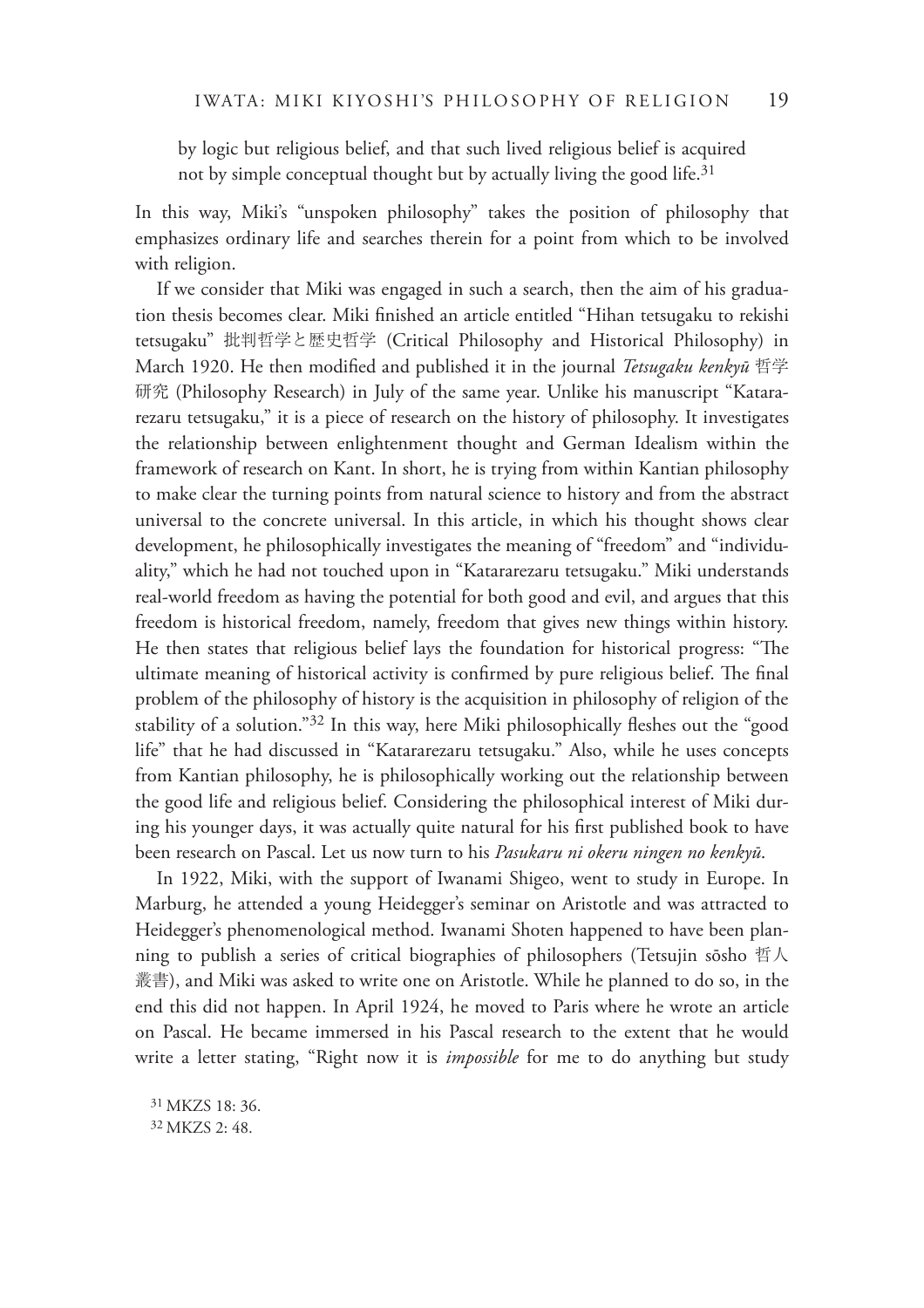Pascal."33 Until going to Paris, Miki had read Descartes and Bergson to an extent, and had planned to continue his research on them in Paris. Shortly after arriving, though, he wrote a letter to Iwanami Shigeo stating that he planned to study Maine de Biran (1766–1824).34 However, after happening to pick up a copy of *Pensées*, it captured him.35 Miki would then work to construct his own philosophy of religion through his research on Pascal.

Miki discussed *Pensées* from the perspective of philosophical anthropology. While recognizing, of course, that it is a religious work, he decides to discuss it in terms of its relationship to human beings. $36$  To do so, he adopts the "interpretive" method of "making clear the basic experience of a given concept, and the concept of a given basic experience."<sup>37</sup>

Following Pascal, Miki discusses human beings in terms of the three "orders" of body, mind, and charity, to which correspond sense, reason/*esprit*, and heart/religion. In other words, in Miki's work on Pascal, he discusses how to understand "life" as a whole, which he would subsequently refer to in various ways (such as the "unification of *logos* and pathos"), in terms of the three "orders." He states the following:

Religion does not go against sense and reason, in fact, it is an even higher, more flexible standpoint that subsumes and unites these things. Only within the order of religion is it possible to understand the *whole* of human existence without remainder. The way of understanding within this order is both contemplative and practice-oriented. A complete understanding of life is only possible from the perspective of a life in which "knowing" and "doing" are together and mutually inclusive.38

In this work Miki presents philosophical inquiry and religion as being very connected. Following Pascal, he asserts that philosophy is incomplete in and of itself and requires religion as a historically existing fact. Philosophers cannot replace religion with philosophy. This is because philosophy belongs to one of the human orders, and "is nothing other than the way of looking at life that is limited by the way of under-

<sup>33</sup> MKZS 19: 300. Emphasis in this and subsequent quotations is found in the original.

<sup>34</sup> Letter dated October 19, 1924 to Iwanami Shigeo in Iida 2003, pp. 275–76. However, we can see that he had an interest in Maine de Biran from an early stage; for example, Miki quotes him in "Yūjō: Kōryō seikatsu kaiko no issetsu" 友情: 向陵生活回顧の一節 (Friendship: A Reflection on Life at the First Higher School), which he wrote right before graduating from the First Higher School (MKZS 19: 34).

<sup>35</sup> MKZS 1: 429. 36 MKZS 1: 4. 37 MKZS 1: 5. 38 MKZS 1: 120–21.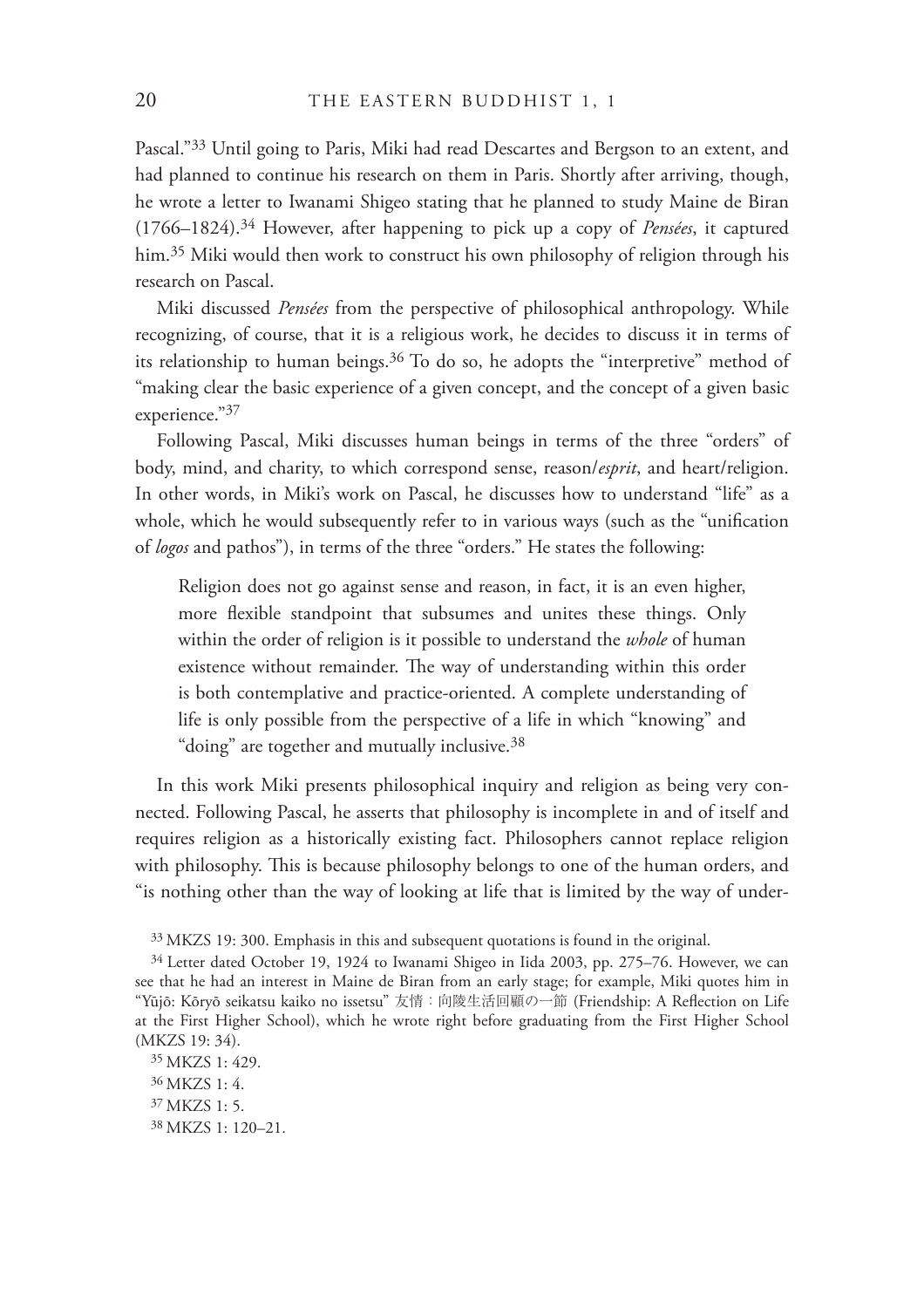standing unique to this order."39 Philosophy is limited to showing the conditions in which God's revelation is realized and is only complete when it connects to religion that exists in history: "*Esprit* cannot complete the dialectic of the interpretation of life. This dialectic demands a *secondary* interpretation of life. This is provided by religion. ... The dialectic is complete only when one arrives at the religious interpretation." $40$ 

Insofar as this passage is concerned, Miki's understanding of Pascal generally falls within the already existing research on Pascal, as well as the framework of philosophical research inspired by him in France at the time. It is difficult to identify anything particularly original. However, in Miki's understanding of Pascal we can indeed find some expression of his own philosophical position. I will make this point clear by comparing his understanding of Pascal with those of French philosophers.

When Miki took an interest in Pascal, research on Pascal in France was flourishing to the extent that a work would later be published entitled *!e Revival of Pascal*. 41 Émile Boutroux (1845–1921), Léon Brunschvicg (1869–1944), Maurice Blondel (1861– 1949), Jules Lachelier (1832–1918), and others successively published monographs on Pascal or philosophical works and articles that took Pascal as a source of inspiration. 42

Ahead of his time, Maine de Biran presented from a philosophical standpoint a theory of human beings that would find its way into Pascal's thought. Biran's theory of human beings became one model for French philosophical anthropology. In *Nouveaux*  essais d'anthropologie, Biran presents three modes of life in different dimensions: animal life, human life, and spiritual life. $43$  Here we should note that Biran argues that religion is necessary for human beings, as well as that, even when discussing the human state, he does not take up the problem of the historicity of revelation or Jesus Christ.

The philosopher Lachelier wrote a research article on Pascal and philosophically refined Biran's philosophical anthropology. Miki himself referred to Lachelier's work.<sup>44</sup> However, Miki deals with issues that go beyond the scope of Lachelier's philosophy, and it is here we find Miki's uniqueness. According to Lachelier, Pascal's wager is not

43 While there are editorial problems in *Nouveaux essais d'anthropologie*, here I am using the Naville version that was circulating in Paris at the time Miki stayed there. According to this work, the appearance of the ego distinguishes "animal life" and "human life." However, "human life" is given to humans for them to ennoble themselves to the "spiritual life." It is only here that human beings are liberated from the yoke of emotions and pathos, are filled with an inexplainable feeling, and are able to experience complete serenity and pleasant peace. While effort is indispensable in order to arrive at the "spiritual life," ultimately one can only reach it via grace. "Spiritual life" is the pure accepting state under the influence of something greater than human beings that follows active effort, and only Christianity has been able to reveal it.

44 MKZS 1: 66.

<sup>39</sup> MKZS 1: 119.

<sup>40</sup> MKZS 1: 159–60.

<sup>41</sup> Eastwood 1936.

<sup>42</sup> For details regarding the philosophies of Biran, Lachelier, Blondel, and Bergson, see Iwata 2001.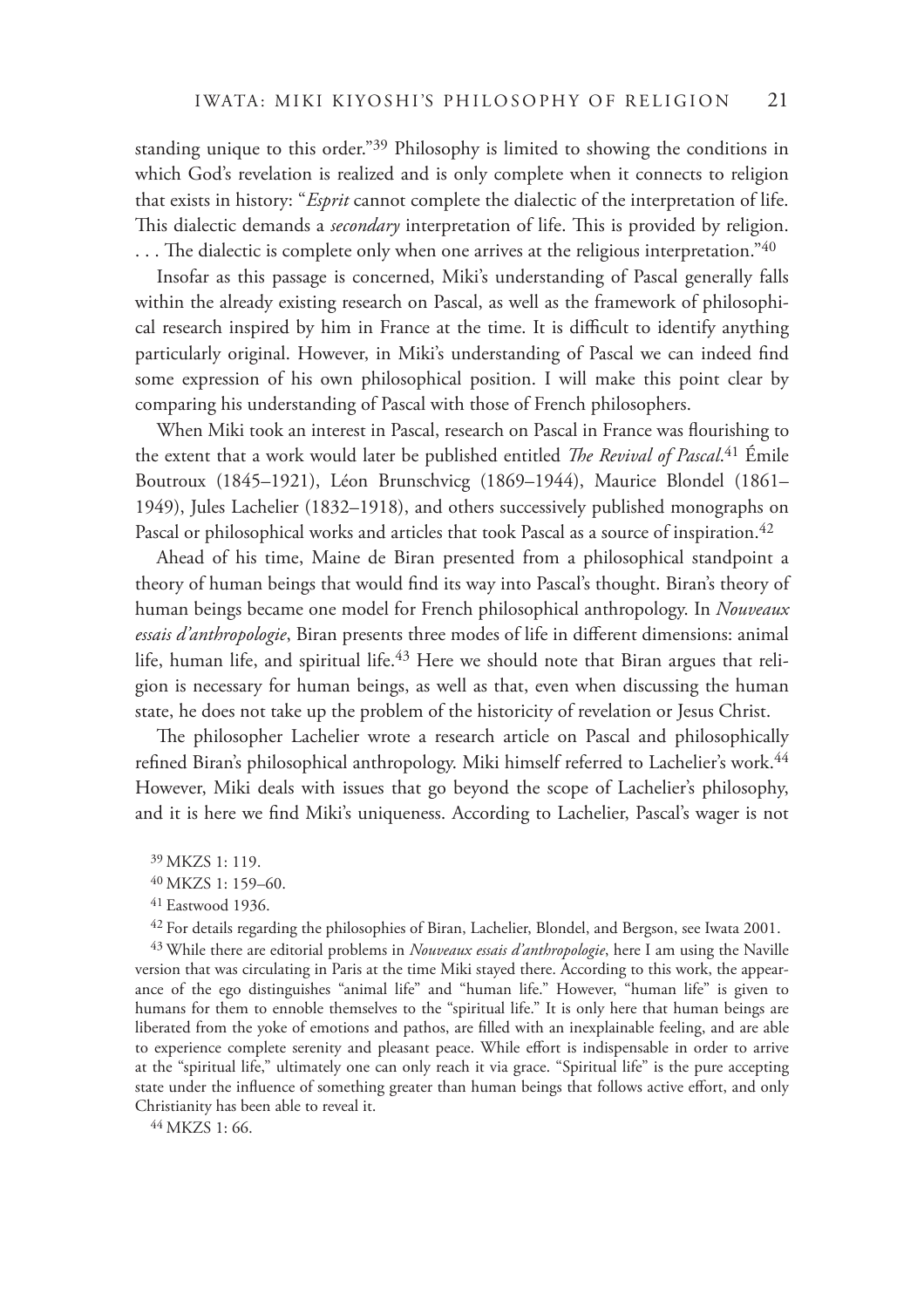an either/or situation in which one must choose or not choose God as a logical possibility. In this wager, the existence of God, eternal life, and the renunciation of selflove are inseparable. In other words, to wager that God exists is a practical affirmation: renouncing self-love and choosing a life suited for pure happiness as one's way of living. This is the wager presented to human beings; while freedom does not actually become a reality and remains ideal, humans must respond practically. However, according to Lachelier, when the mind (ideal freedom) acts on reality, there is no harmony between form and matter, and there is an inconsistency which we can describe as being practically a "contradiction." He then explains from a philosophical perspective the necessity of the wager.

Lachelier and Pascal are the same in that they look to religion when understanding human beings holistically. However, Miki takes a dimension not covered by Lachelier as the subject of his discussion, namely, the issue of Jesus Christ's death/resurrection and original sin. While these problems are normally covered in the academic field of theology, Miki discusses them from the perspective of the "interpretation of life" in philosophical anthropology. When doing so Miki focuses on the concept of the *figuratif/signe*. He declares, "The concept of the *figuratif/signe* is indispensable when religion interprets existence."<sup>45</sup> Miki explains the concept of *figuratif/signe* and asserts that that which is signified in religion relates to "truth." He then attempts to justify his own philosophical method.

Here we should note what it is that Miki is trying to elucidate using this method. From the perspective that the interpretation of religious signs is both practice-oriented as well as teleological, Miki first makes clear the significance of original sin and then of Jesus Christ. First, he asserts that from the truth of original sin, the reason for the confusing contradiction of "greatness and misery in human existence" is made clear.<sup>46</sup> Then, he states that from the truth of Jesus Christ, "the principle that integrates the contradiction of human existence" is made clear.<sup>47</sup> Here Miki says that Jesus Christ is "God, person," and "redeemer," as well as saying, "Only in his personhood is Christ's death on the cross integrated together with his resurrection based on death itself."<sup>48</sup> These normally fall within the scope of theology and are not topics discussed by philosophy. However, Miki engaged with these issues entirely as a philosopher. This does not mean that he did not differentiate between philosophy and theology: he does so not in terms of content but method. Since early modern times, philosophy and theology have often been distinguished in terms of their territory, but Miki tried to do so in terms of their method.

45 MKZS 1: 171. 46 MKZS 1: 182. 47 MKZS 1: 187. 48 MKZS 1: 184.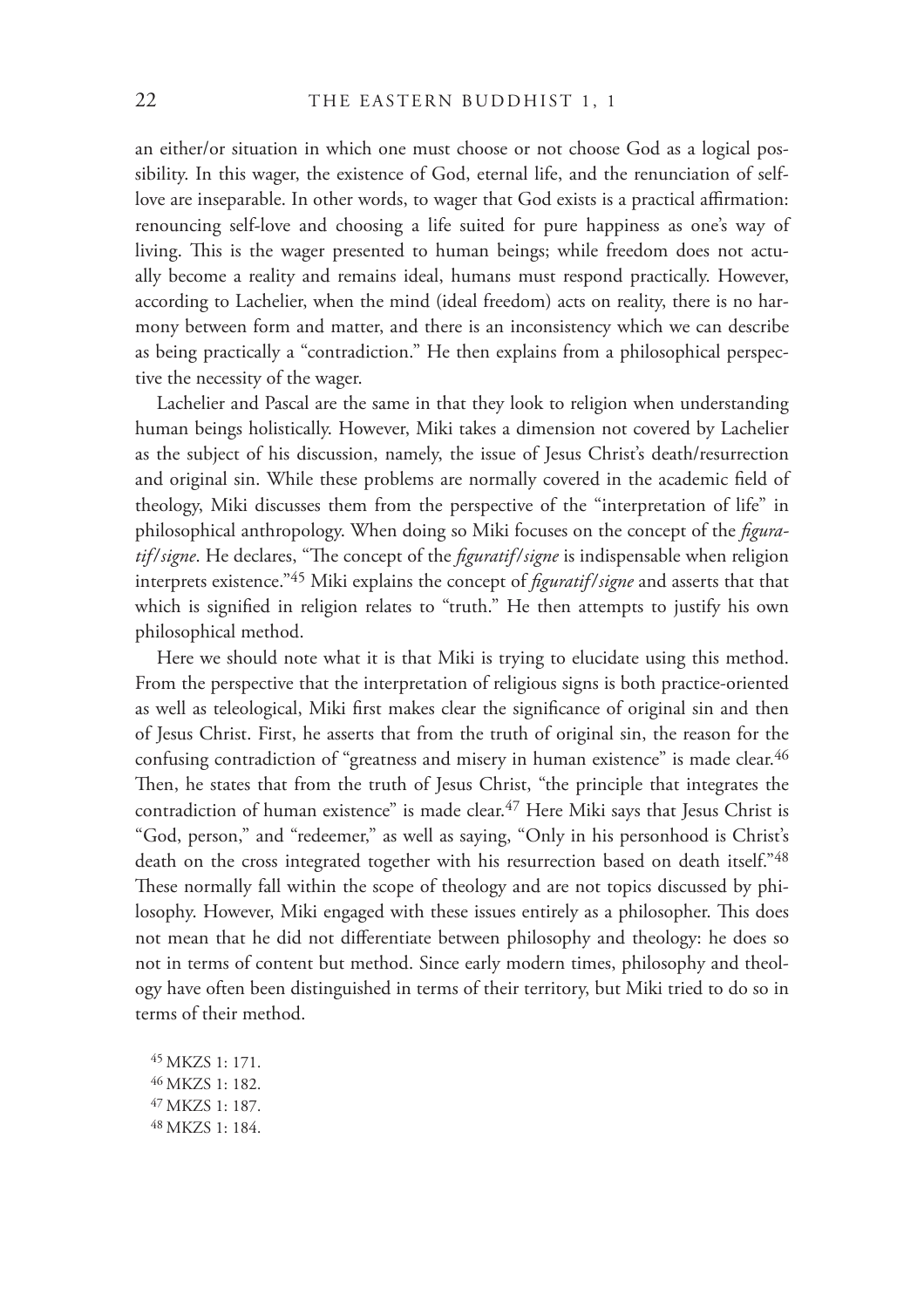There was one French philosopher who tried to do the same before Miki: Maurice Blondel. Blondel's 1893 *L'action* is a major work of French philosophy of religion. It used Biran's ideas about human beings as a model and also tried to philosophically address Pascal's wager. *L'action* presents the transcendent as the only thing necessary for humans, and pushes readers to choose whether to accept it. It discusses the "completion of action" after having accepted this, and also covers doctrines, rules, and rituals that provide concrete norms for human action. Then, Blondel recognizes the significance of the tradition and the historical nature of the church that transmits these doctrines, rules, and rituals. While this work led to a major debate between theologians and philosophers, Blondel, as a philosopher, was himself attempting to explore the conditions that should obtain between human beings and God from the perspective of overcoming the imbalance of the will and from the perspective of the conditions for human action. Unlike theology, he does not start from the position that a supernatural "gift" (*don*) actually exists. He posits its existence merely as a hypothesis and attempts to focus entirely upon human action. While philosophy of religion is sometimes thought to be philosophy that takes the place of religion, this is not the case for Blondel's and Miki's philosophies.

Of course, Miki's "interpretation of life" and Blondel's "dialectic of the will" differ in terms of philosophical method. However, the philosophical personalities of the two thinkers are similar in that they tried to differentiate between philosophy and theology not in terms of content but methodology. With the same approach as that taken when researching Sanskrit instructional books or Mongolian customs (to use an expression from *L'action*),<sup>49</sup> Miki discussed as philosophical anthropology the Christian doctrines covered by Pascal. Like Blondel, Miki's philosophy of religion as expressed in his work on Pascal is essentially mediatory and is brought to completion by the existence of religion in history. In the concluding portion of Miki's work on Pascal, we find an important passage that clearly expresses this.

Life naturally bears a nature that is not fully understood by purely immanent analysis. The understanding of life can only be complete when it is understood in relation to the transcendent. Herein lies the deepest mystery of life. While it goes without saying that this transcendent entity is at the same time immanent, it cannot be perceived by the *esprit* because it is supernatural as a whole. The limit of an immanent interpretation of life is, in the end, the limit of the philosophy of life itself. Philosophy, by its nature, can establish the transcendent. However, for life as a whole this is entirely abstract and it cannot become the concrete truth of life. It is reasonable for there to be limitations to philosophy. This is because philosophy is

<sup>49</sup> Blondel (1893) 1950, p. 391.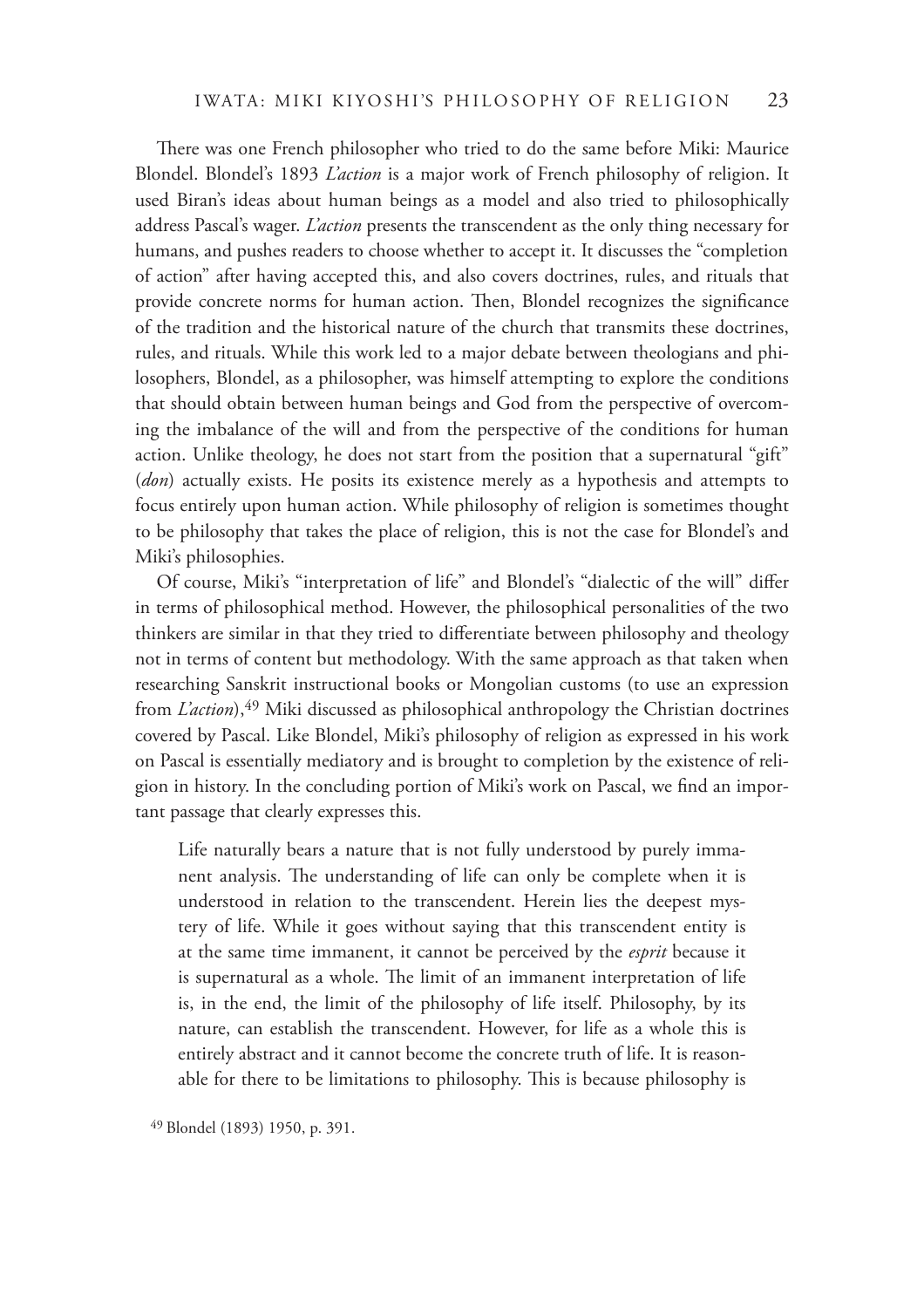nothing more than something that belongs to a single order of life as one mode of existence in life. Religion, which is located in an even higher order of life, fully interprets human existence. This is not by bending the facts of life but, rather, by making one understand their meaning and connections in keeping with the reality of life.<sup>50</sup>

Based on the methodology he learned under Heidegger, Miki engaged in research on Pascal, a popular subject at the time. Here we find Miki's ability to swiftly grasp current issues and develop them in the context of his own contemplations. However, he did not simply chase after trends. I want to emphasize that Miki found something in Pascal which resonated with his own philosophical interest and that his preexisting concerns took shape in his work on Pascal, in which he explored a philosophy of religion that could make possible a "good life" for all human beings.

#### *Two Issues in* Kōsōryoku no ronri

After finishing his studies in Europe and returning to Japan, Miki would actively write on a variety of topics, and we no longer find works that are primarily on religion itself. However, we could also say that Miki, deepening his ideas regarding history and society, was expanding his focus in order to construct his own philosophy of religion. Miki deepened his thinking regarding at least two philosophical issues that he had not considered when working on Pascal. His essay "Shinran" can be seen as a work of philosophy of religion that was supposed to provide an answer to these issues. One of these was involvement with societal realities, and the other was what he referred to as the "Nietzschean task." Let us consider how he presented them when writing his major late-period work *Kōsōryoku no ronri* 構想力の論理 (The Logic of Imagination).

*Kōsōryoku no ronri* draws from Kant's "imagination" to solve the issue of the unification or integration of the *logos*-like and the pathos-like. However, constructing a logic for this was not easy. One difficultly grew out of Miki's increased focus on societal reality. In the first chapter of *Kōsōryoku no ronri* entitled "Shinwa" 神話 (Myth), Miki actively refers to contemporary Western research on myth theory. In this context, he presents the *Réflexions sur la violence* by Georges Sorel (1847-1922), a work which connects myth as a historical force to action. Following this French socialist, Miki says that while socialist revolutions and general strikes are contemporary myths, unlike a utopia that projects things of the past into the future, they have historical creativity.51

Sorel looks to Bergson's philosophy prior to *L'évolution créatrice* as one of the sources of his thought. However, Sorel's above reading is different from Bergson's position, at

<sup>50</sup> MKZS 1: 190–91.

<sup>51</sup> MKZS 8: 47–48. Miki is referring to Sorel 2007, vol. 1, p. 221.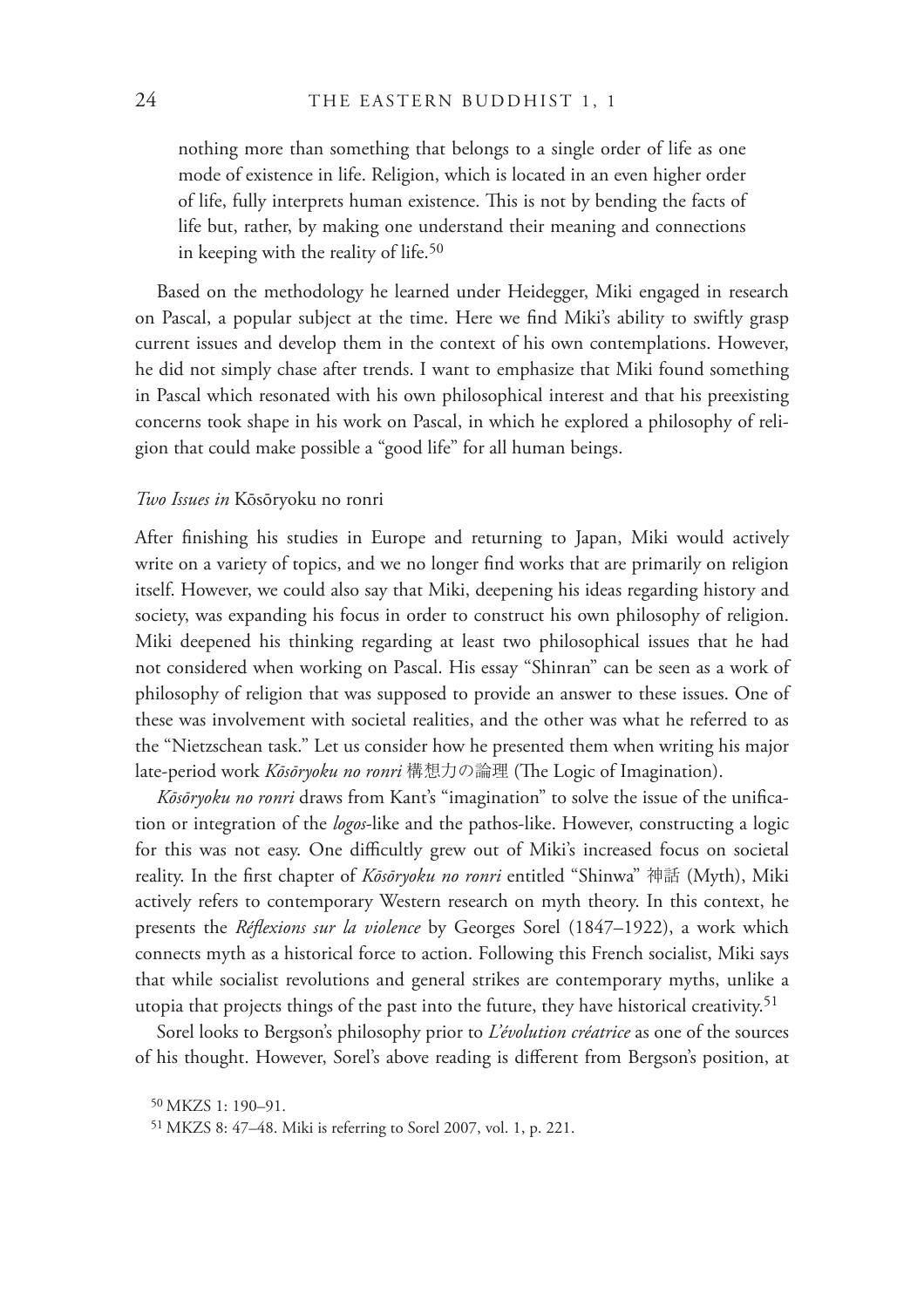least as found in *Les deux sources de la morale et de la religion*. Furthermore, while Miki incorporates Sorel's ideas regarding myth into his own logic, he does not actively do the same with those of Bergson. It appears that this was intentional; in *Tetsugakuteki ningengaku* 哲学的人間学 (Philosophical Anthropology), written immediately before *Kōsōryoku no ronri*, Miki criticizes the society presented in *Les deux sources* as "abstract" and not depicting "concrete human existence."<sup>52</sup> The analysis of static religion in *Les deux sources* and the analysis of myths in *Kōsōryoku no ronri* are very similar in how they connect issues, and they also both refer to and touch upon the same texts and scholars. However, Bergson saw imagination as a kind of necessary evil and discussed static religion. Then, not stopping there, Bergson turns to dynamic religion that takes Christian mystics as a model. He says that mystics return to the fundamental principle of life, encounter the creative effort that runs throughout the universe, and, having done so, then turn to act in the real world.

While Sorel recognizes the existence of historical creativity in myths, Bergson distinguishes between that which gives rise to myths and that which forms the core of creativity. Bergson sees "love" as forming the essence of creative effort, but calls our attention to the existence of two qualitatively different kinds of "love." He then links these two kinds of love to "open society" and "closed society." This distinction does not mesh with Sorel's position in *Réflexions sur la violence* that looks to "those myths in which all the strongest inclinations of a people, of a party, or of a class are discovered."53 Miki, probably aware of this, decided that he could use Sorel's theory of myths, but not that of Bergson, in his own work. This was probably because Miki had determind that the act of turning to the real world that Bergson emphasized in his writing on "dynamic religion" was in fact "abstract." Miki thought that one had to investigate forms of human life that would more concretely connect to societal reality. In his writing on Pascal, Miki presented a unified theory of human beings and discussed the relationship between human beings and religion. However, the life of a human found therein is an individual one, and Miki did not pay much attention to its relationship with actual society. It appears that Miki's deepened awareness of societal reality was one of the major background elements to his reconstruction of philosophy of religion, and also was one of the reasons that this reconstruction was difficult. This difficulty was further increased by his "Nietzschean task."

When Nietzsche interrogated the basis of Europe's value system, he had to confront the issue of Christianity; his nihilism inquired into the historical genealogy of these values. While Nietzsche interrogated Christianity, Miki would criticize "nature" (*shizen* 自然) which he saw as being at the basis of Japan's value system. Miki came

52 MKZS 18: 380–81. 53 Sorel 1908, p. 216.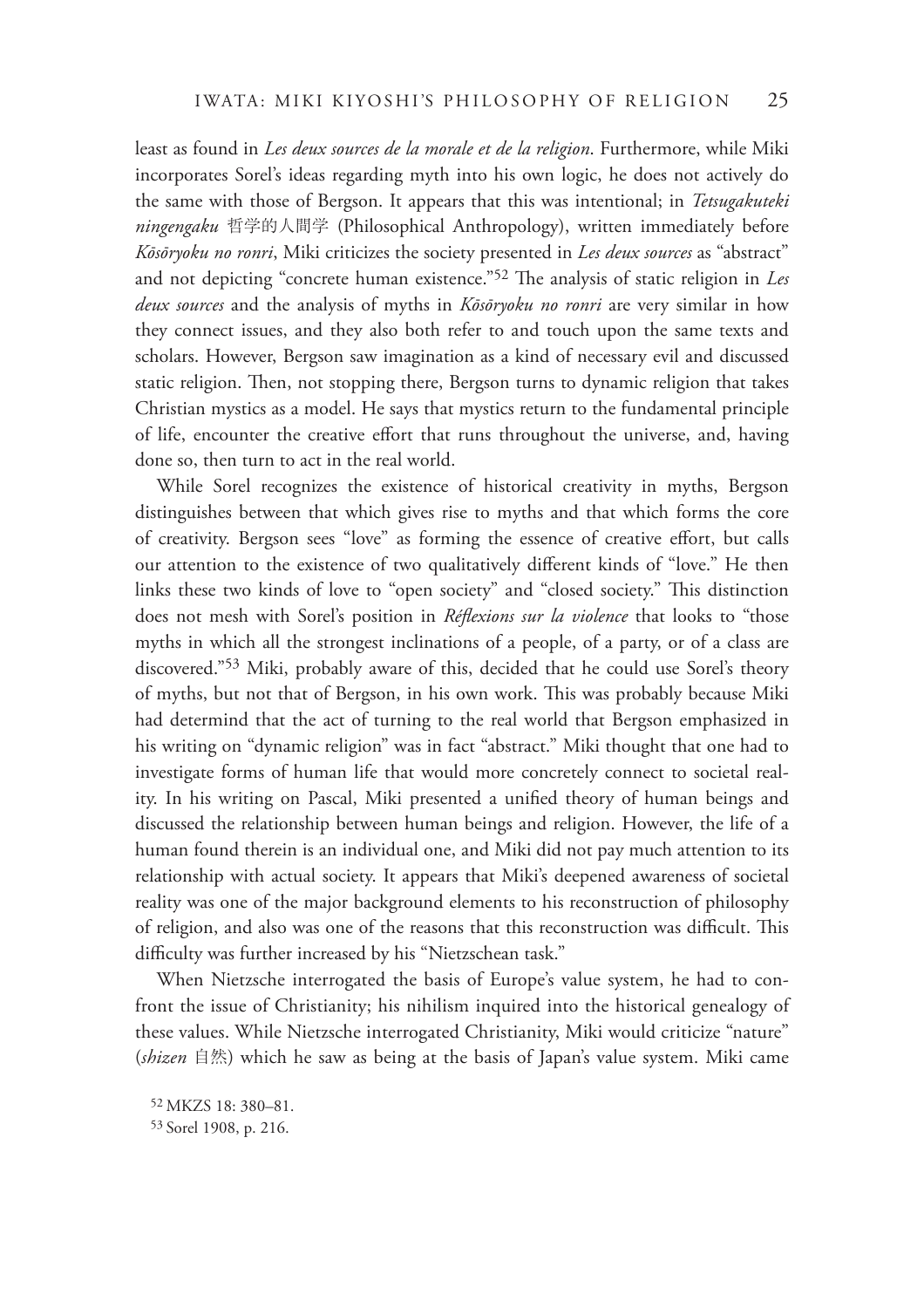to discuss the "Nietzschean task" from the perspective of "humanism's fundamental demand for the rebirth of human beings."<sup>54</sup> This "Nietzschean task" was, for Miki, a "critique of Oriental peoples."55 It was in this way that Miki adopted Nietzsche's interrogation into the basis of the values of Western thought for his own project. In his 1936 article "Hyūmanizumu no gendaiteki igi" ヒューマニズムの現代的意義 (The Contemporary Meaning of Humanism), Miki states the following:

Incidentally, the issue of tradition today appears particularly as the issue of cultivation through education. While cultivation through education is no doubt an issue that humanism should regard as important, at the same time one must fundamentally grasp it from the viewpoint of the issue of the rebirth of human beings. . . . One must be cautious with regard to cultivation through education becoming a new form of escape for the intellectual class.

In this way, we encounter the issue of the critique of Oriental peoples, which is arrived at in the context of humanism's fundamental insistence on the rebirth of human beings. We can call this the "Nietzschean task." There is a need to critique Oriental peoples with the same enthusiasm as that of Nietzsche when he critiqued Western, Christian ones. Of course, it is impossible for the method and conclusion of this critique to be the same. However, we cannot lack the same humanistic spirit as him. Thoroughly carrying out this Nietzschean task is a necessary premise for the future development of our culture. 56

Generally speaking, it appears that there are two parts to this "Nietzschean task": the interrogation of the basis of the Western value system and the interrogation of Japanese values. Miki does not take up the former but questions the basis of the Japanese value system. Miki recasts the Nietzschean task as a criticism of the Eastern ideology of naturalism.

Our problem must be working on this issue in a self-aware fashion and intensely fighting Oriental "nature." Becoming aware of this problem is particularly important considering that there is always too much unconscious compromise with traditional naturalism. In the West, Nietzsche cried "God is dead!" Should we similarly cry "Nature is dead!" in the Orient?<sup>57</sup>

<sup>54</sup> I have found Tsuda 2007 helpful in understanding Miki's "Nietzschean task."

<sup>55</sup> MKZS 13: 284.

<sup>56</sup> MKZS 13: 283–84.

<sup>57</sup> MKZS 12: 229–30. However, in *Shin Nihon no shisō genri* 新日本の思想原理 (New Japan's Fundamental Principles of Thought; published under the name of the Shōwa Kenkyūkai 昭和研究会 in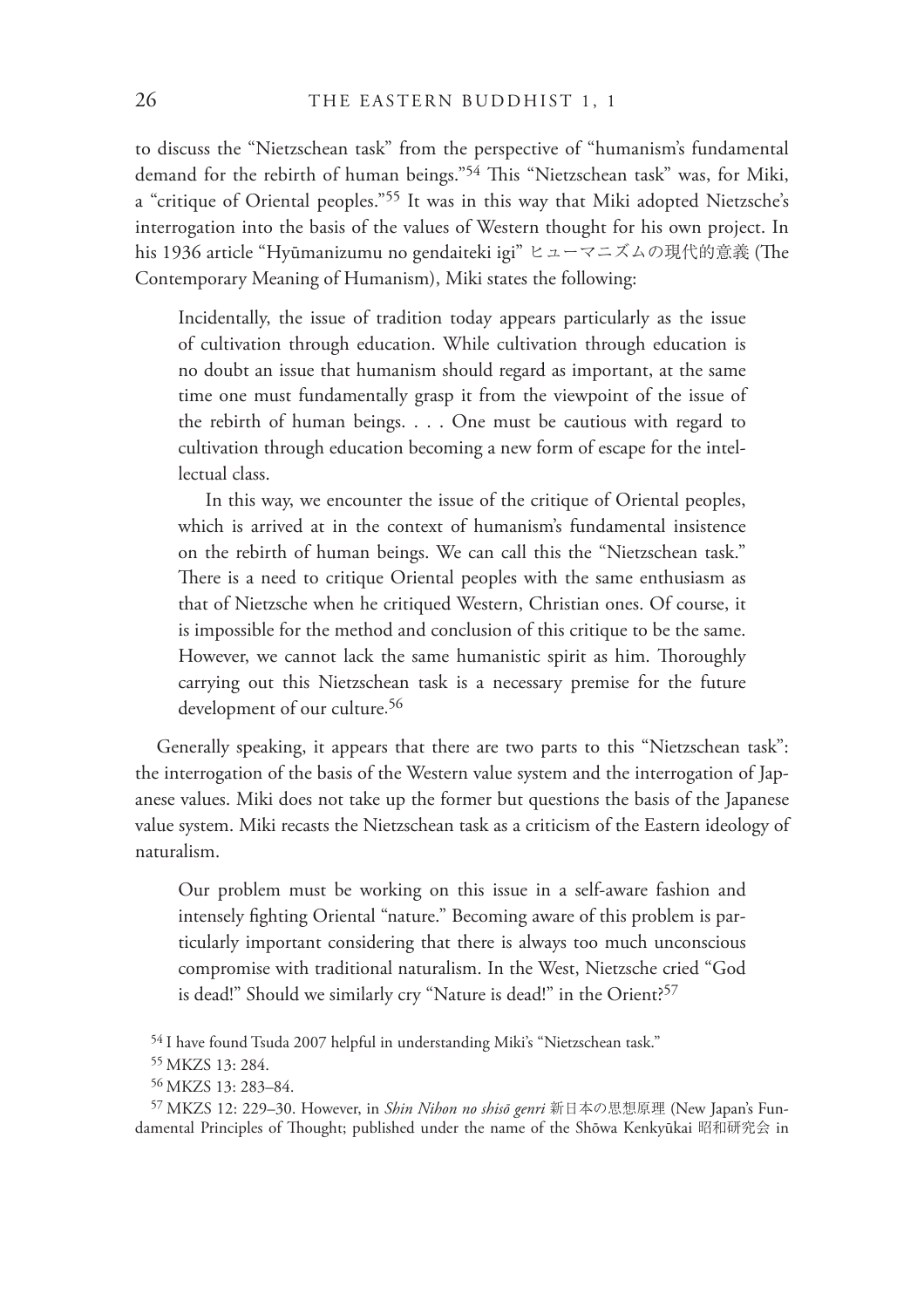For Miki, to present a critique of the East's traditional naturalism involved raising difficult issues; it was to critically interrogate his own footing. This "Nietzschean task" meant not simply that the humanism of Taishō-period *kyōyōshugi* that Miki took in during his younger days was insufficient, but that the very foundation of this humanism was not firm. His statement in "Ningen no jōken ni tsuite" 人間の条件について (On the Human Condition) that his "self" is floating on "nothingness" (kyomu 虚無) is an expression of this problem.<sup>58</sup> Considering that the foundation of his self was not firm, the issue emerged for Miki of how to produce a new humanism. Miki began working on *Kōsōryoku no ronri* in order to do so.

After completing his work, he reflects that his logic was in the end a "logic of form" (katachi no ronri 形の論理), writing the following in the introduction to its first volume (1939), which contained articles on the logic of imagination that he had previously published in the journal *Shisō* 思想 (Thought): "My thought regarding 'the logic of imagination'—a subjective expression, so to speak—has reached tentative stability by finding 'the logic of form'—an objective expression, so to speak."<sup>59</sup> Miki holds that this "form" arises out of "nothingness," and ends up expressing "life" (*seimei* 生命) as the "formative power from nothingness."60 In other words, he understands human life as forming a set along with "nothingness." He states that the self is floating "on nothingness," and conversely, because nothingness comprises the human condition, he even states that self-formation is possible therein.

Miki explains his "logic of imagination" in relation to this kind of self-formation out of nothingness. The "logic of imagination" is characterized by a "coalescent dialectic."<sup>61</sup> This "coalescent dialectic" is an assembly of "indeterminate things" that are indistinct, and the basis of these "indeterminate things" is not solid and therefore can be described as "the being of nothingness." In this sense, all things exist within nothingness, and it is where they—each possessing its own unique nothingness coalesce that "new forms" are born. Miki sees the biggest issue in this context as "how form can be created out of the formless."62 He states that this problem is not solved from an immanent perspective and thus something "transcendent" is necessary.<sup>63</sup> This

January 1939), Miki approvingly discusses "nature" as that which is the basis of Eastern humanism (MKZS 17: 514). While it is certain that the "Nietzschean task" was part of a major current in Miki's thought that would develop into his "Shinran," it is a fact that there are points still requiring elucidation in his later thought, such as his participation in the Shōwa Kenkyūkai and going to Manila as a member of the army's propaganda team.

<sup>58</sup> MKZS 1: 254.

<sup>59</sup> MKZS 8: 6.

<sup>60</sup> MKZS 1: 254.

<sup>61</sup> MKZS 1: 259–60.

<sup>62</sup> MKZS 1: 259.

<sup>63</sup> MKZS 1: 259.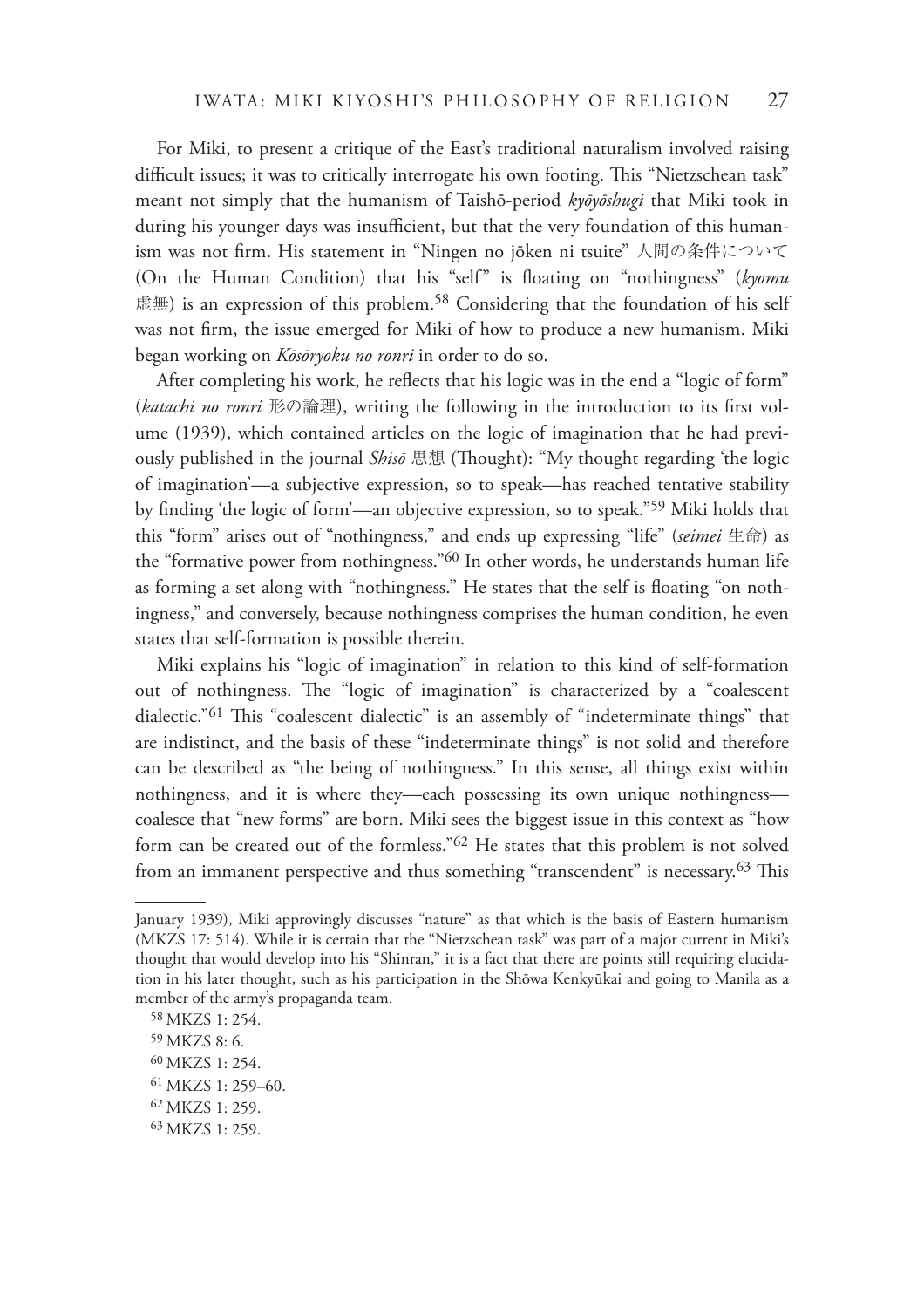is because he thought that the absence in modern times of a model to regulate human life arose due to the fact that individual, substantially existing entities had been dissolved into infinite interrelationality and lost their individual determinate nature. Miki's concern with this absence of "form" was probably in the background of his writing about the "non-observance of the precepts" (*mukai* 無戒) in "Shinran."

At any rate, *Kōsōryoku no ronri* was written after Miki turned to the issue of the foundation for values. Therefore, even though the unification of the *logos*-like and the pathos-like still needs to be addressed, the way in which they unify had become a much more difficult problem than when he wrote his work on Pascal. While taking the Nietzschean task as his own personal task, at the same time he emphasized its relationship to societal reality, and thought that he would be able to consider the important realities of human beings and society by reference to "religion." It was with this focus that he began working on "Shinran."

#### *Miki's Reliance on Takeuchi Yoshinori's* Kyōgyōshinshō no tetsugaku

"Shinran" is not a confession of religious belief. Just as Miki had considered the relationship between human beings and religion in *Pasukaru ni okeru ningen no kenkyū*, in "Shinran" he tried to philosophically consider the mode of human life grasped by Shinran. Miki spoke of its close relationship to his work on Pascal as follows:

I went to Kyoto to study with Nishida Kitarō-sensei. During my years in high school I was most deeply influenced by his *Zen no kenkyū* 善の 研究 (*An Inquiry into the Good* ). I was wondering what to do, and this work made me decide to do philosophy. Another work was the *Tannishō*. Still today it is a bedside book of mine. Despite the recent popularity of Zen, in my case, this common person's Jōdo Shin Buddhism is what gives rise to religious feeling in me. I think that I will probably die based on this religious belief. Later, from around the time I wrote *Pasukaru ni okeru ningen no kenkyū* at my boarding house in Paris when I was twenty-nine, trying to write about Shinran's religion using the same kind of method never left my mind.<sup>64</sup>

While a limited number of scholars have discussed "Shinran," there is one fact that has been overlooked by them: its central content relies on Takeuchi Yoshinori's *Kyōgyōshinshō no tetsugaku* 教行信証の哲学 (!e Philosophy of the *Kyōgyōshinshō*). In order to acquire this work by Takeuchi, who would subsequently become a professor of religious studies at Kyoto University, Miki went so far as to write a letter to someone in the publishing industry requesting it. In this letter, dated June 6, 1944 to Izawa Kōhei 伊澤幸平 (d.u.) of the publisher Sōgensha 創元社, Miki wrote the following:

64 MKZS 1: 364.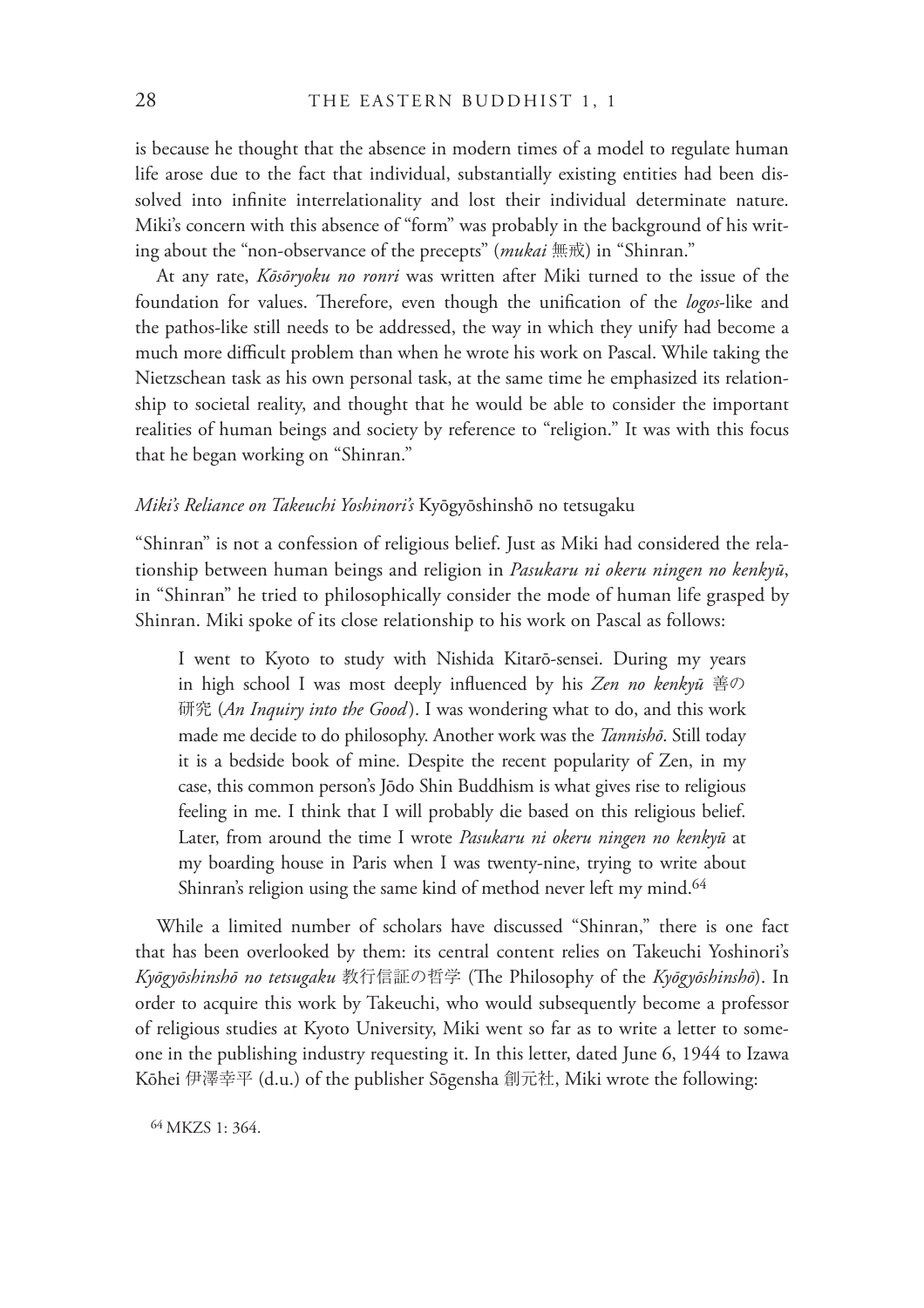I am sorry about the other day. How have you been since then?

There is a book about Shinran that came out, perhaps last year, from Kōbundō 弘文堂. Is there any way that you could get hold of it? If it is dif ficult to get, do you know anyone who has it? I would like to borrow it and give it a read. Just one week would be fine. If it is possible, could you take care of this? I have also been writing little by little about Shinran recently. I am not sure when I will finish, but I intend to research a lot [about him]. I hope that you can help me.<sup>65</sup>

While he does not explicitly mention Takeuchi's name, at least judging from the holdings of the National Diet Library, it appears that the only book published by Kōbundō during this time related to Shinran was that of Takeuchi. Thus, Miki was asking for Takeuchi's *Kyōgyōshinshō no tetsugaku*. !e circumstances by which Miki found out about this work are unclear. Published in 1941, it is a collection of articles that originally appeared in the journal *Tetsugaku kenkyū*, so it is possible that Miki had already read them. It is unclear how Izawa responded to this letter. At any rate, in Miki's library at Hosei University, we find the second edition (1942) of this work.

Miki incorporated Takeuchi's ideas into his own thought, specifically the major parts of "Shinran." Therein, "Rekishi no jikaku" 歴史の自覚 (The Awareness of History) and "Sangan tennyū" 三願転入 (Turning through the Three Vows) were inspired by Takeuchi's writing. This does not mean that Miki adopted parts of Takeuchi's *Kyōgyōshinshō* interpretation in a piecemeal fashion. As I will make clear below, Miki's understanding of the logical structure of the entire *Kyōgyōshinshō* followed Takeuchi's interpretation. The fact that Miki does not cite Takeuchi's work was not his fault, but due to the fact that "Shinran" is a posthumous manuscript.

Miki's and Takeuchi's understandings of Shinran share the same sources; not only were they familiar with Shin Buddhism from a very young age, but they also were exposed to the teachings of Chikazumi Jōkan as young men. Furthermore, this was not temporary; both Miki and Takeuchi were cognizant throughout their lives of their indebtedness to Chikazumi and expressed this publicly. If this is the case, we could even say that it would actually be unnatural if there were no similarities between their understandings of Shinran.

I have already talked about the relationship between Miki and Chikazumi. Here I will write in some detail about the relationship between Takeuchi and Chikazumi. Takeuchi accompanied his friends to hear Chikazumi in Tokyo's Hongō, and in 1950 he would write down his memory of that time in his "Shinshū kyōke no mondai"真宗教化の問題 (The Issue of Shin Buddhist Teaching): "I was able to receive the teachings of Chikazumi Jōkan-sensei due to the introduction of my

65 MKZS 20: 291.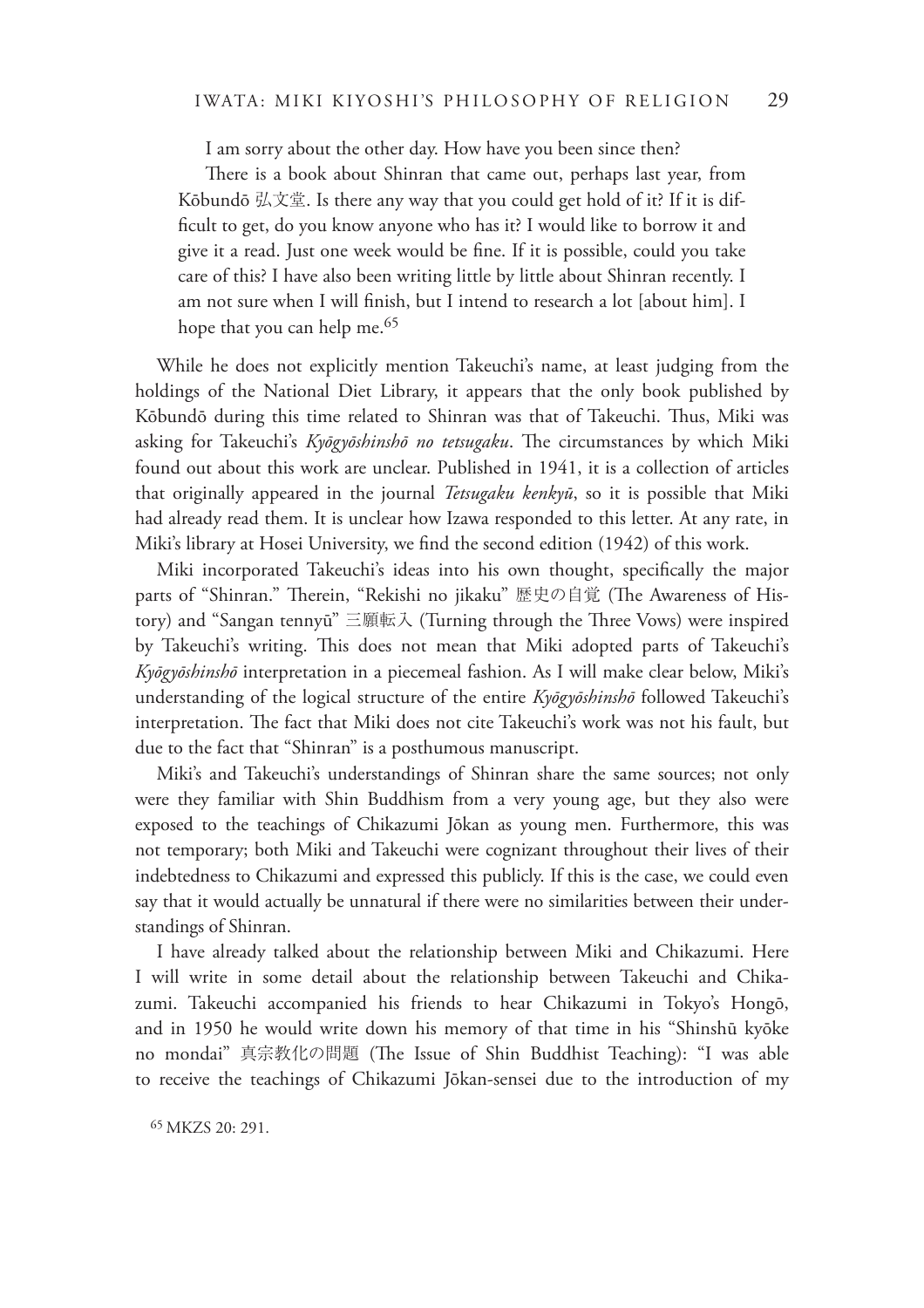friend 'I' at Kyūdō Gakusha. It was in his later years, and I will probably never forget until I die how moved I was at the time. His voice still echoes in my ears, and the depth of his teachings truly gush forth like a spring from my chest as a truth that cannot be exhausted."<sup>66</sup> Takeuchi's sense of affinity to Chikazumi was stronger than that of Miki's, and he continued to revere him throughout his life. It was in this context that he wrote *Kyōgyōshinshō no tetsugaku*. At the beginning of this work, he states, "Fortunately, I have been able to encounter a teacher and a friend who both live in the religious belief of Shinran. The radiance and character of this teacher and this friend taught me the immeasurable loftiness of this religious belief. That *Kyōgyōshinshō* serves as indispensable food for my mind and my soul owes much to the influence of this teacher and this friend."<sup>67</sup> The teacher that Takeuchi is referring to is Chikazumi, and the friend was an old man named "Wasaburō" 和三郎. Wasaburō was a living example of the Shin Buddhist conversion from self power belief to other power belief as understood by Takeuchi. Takeuchi heard from Wasaburō about the actual experience of "turning through the three vows," a subject which he addressed head-on in *Kyōgyōshinshō no tetsugaku*. Takeuchi recalled his encounter with Wasaburō as follows:

I came to know him when he was around seventy-five or [seventy-]six. At the time I was twenty-five, so we were over fifty years apart. As he said, I was "like a grandchild." However, leaving school and returning to my hometown temple, he welcomed me with a respect that stemmed from his unaffected heart. I first came to know of the depth of his religious belief one day when he told me about "turning through the three vows," which he had heard dozens of years ago in a sermon. Of course, he did not know about the Shin sectarian subject of "turning through the three vows." However, he accurately grasped the core of the issue based on his own experience and his excellent understanding of the sermon's content. Having just begun research on the *Kyōgyōshinshō* that took this same issue as a starting point, this was very beneficial guidance for me. We often would talk about the issue of religious belief.<sup>68</sup>

Sometime later Wasaburo would have a decisive conversion experience based on the words of Chikazumi that Takeuchi had shared with him.

The hot red torch of [Chikazumi] Sensei's joy from entrusting (*shingyō* 信楽) [himself to Amida] appeared to fire up even my mind—a poor

<sup>66</sup>*Takeuchi Yoshinori chosakushū* (hereafter, TYCS) 1: 253. 67 TYCS 1: 4. 68 TYCS 1: 249–50.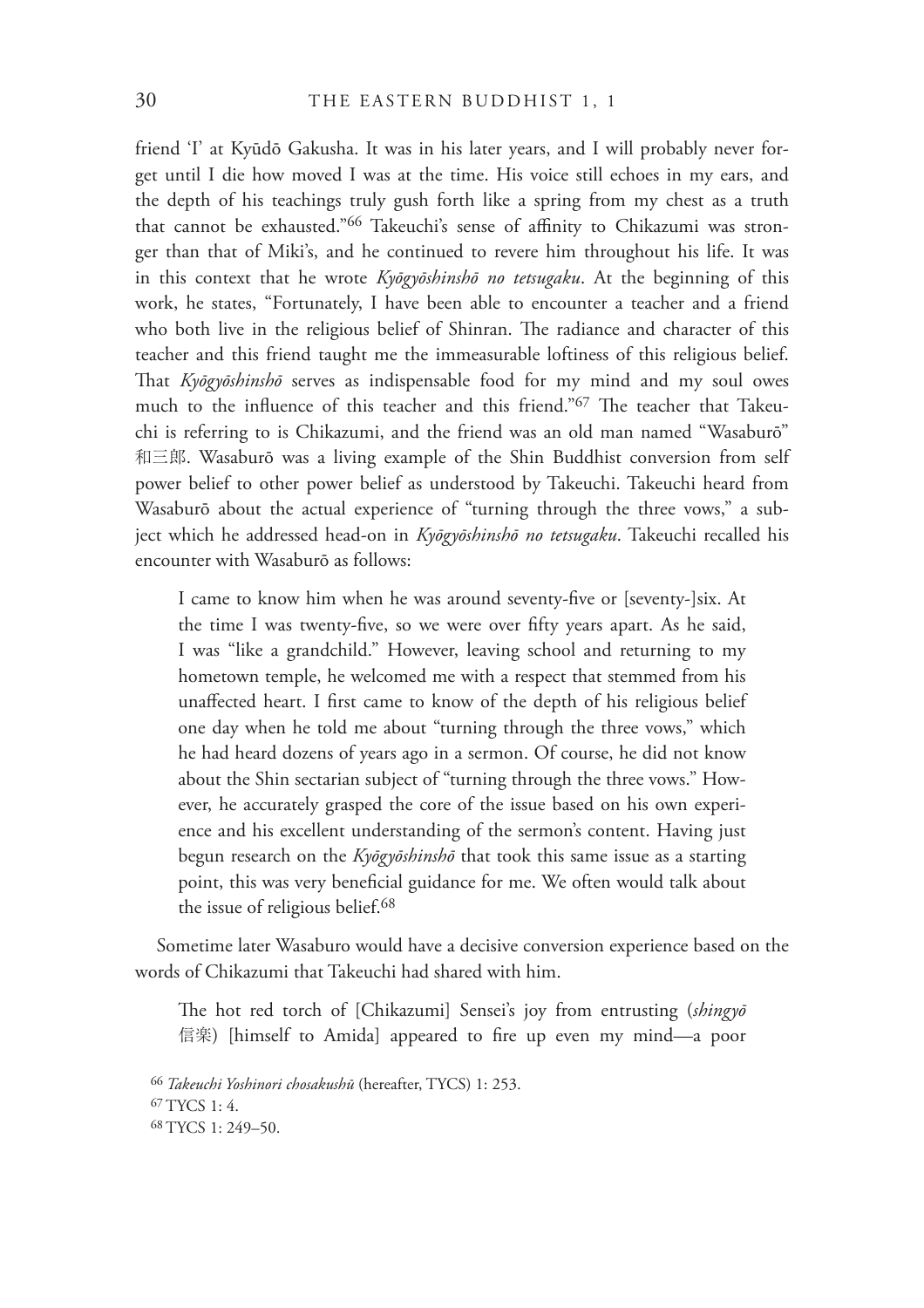conductor—to the same high heat. It was amid this deep emotion that I discussed in detail with the old man Wasaburō what Chikazumi-sensei had taught me. When I told the old man that Chikazumi-sensei said, when parting ways with me for the last time, "Other power, you must not forget Other Power," Wasaburō said, "Oh, is that so, he said 'Other Power, you must not forget Other Power?" Then, on a very rainy afternoon four or five days later, he came with his small granddaughter to my place. Upon taking his hand and showing him inside, [while kneeling] he all of a sudden [leaned forward and] placed his shaking hands on the ground, confessing, "While for a long time I was blessed with the opportunity to hear about it, I had forgotten about Other Power. It is such a waste. I am so sorry." From his closed eyes tears shed onto the tatami. I knew what was happening before my own eyes. Feeling a mix of, on the one hand, the urgent tension present when hearing serious news about a historical event on the radio that will probably determine one's fortune yet appears unrelated to oneself, and, on the other hand, blank vacancy, I listened to his confession. This old man's thirty years of effort had finally stepped over its last peak. Even so, just how kind, yet precipitous, is the path of the easy practice of Shin Buddhism? I was unable to raise my shameful face, confronted with my deep emotion and a perception of myself that appeared superficial upon reflection. It was shortly thereafter that old man Wasaburō would have a great rebirth that brought joy to everyone.<sup>69</sup>

Takeuchi wrote *Kyōgyōshinshō no tetsugaku* in the wake of these religious exchanges with Chikazumi and Wasaburō. Takeuchi's thought cannot simply be reduced to Chikazumi's sermons or Wasaburō's experience because he clearly developed his own world of philosophical contemplation. With that said, his philosophical thought took living religious people as models, and so it was only natural that it would be influenced by them. In the next section I will look into this influence in more detail.

## *From Chikazumi to Miki Kiyoshi and Takeuchi Yoshinori*

In order to identify the Shin Buddhist thought that Chikazumi passed on to Takeuchi and Miki, it will be useful to first compare him with his teacher Kiyozawa Manshi. Following Kiyozawa, Chikazumi engaged in research on the philosophy of religion when he was young. The philosophical essays that Chikazumi wrote after graduating from Tokyo Imperial University aimed to lay a philosophical foundation for Buddhist,

69 TYCS 1: 253–54.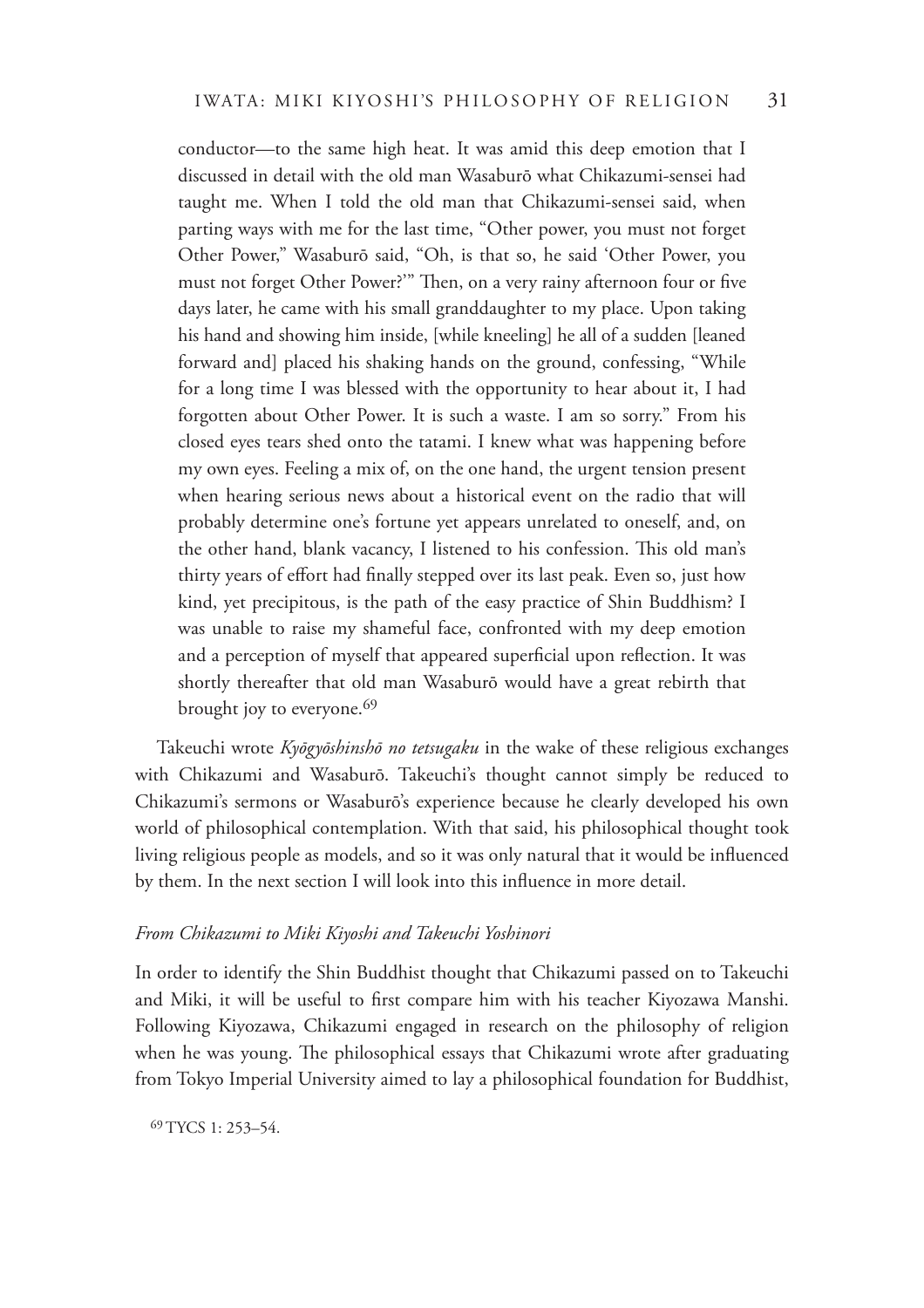particularly Shin Buddhist, doctrine.70 When doing so, he primarily referred to Hegelian philosophy, which was precisely how Kiyozawa tried to fulfill the same aim. However, while their orientation may have been the same, Kiyozawa and Chikazumi emphasized different points in their writing on the subject. Kiyozawa was primarily interested in fields like ontology, and he took in Hegelian logic and applied it to Buddhism.71 In contrast, Chikazumi paid attention to how truth manifests in the historical world. A typical example of this is his focus on the relationship between the development of the *shinjin* 信心 (the entrusting mind) of the individual and the historical world. When Chikazumi gave a presentation in Paris, he discussed how Buddhist truth had manifested itself in Japanese history. With regard to Shinran, he touches upon the "turning through the three vows" as found in the *Kyōgyōshinshō* and discusses the order by which one "goes through the process of 'turning through the three vows' and arrives at belief in Shin Buddhist other power."72 This is not discussed by Kiyozawa. Their difference in this respect is, to put it in terms of Hegelian philosophy, due to Kiyozawa taking logic as his model for philosophy, and Chikazumi focusing on the philosophy of history and the phenomenology of spirit. Chikazumi took as his main subjects aspects of Hegel's thought that Kiyozawa had not developed but needed to be addressed.

Both Kiyozawa and Chikazumi began by referring to such Hegelian philosophy and attempting to make the world of absolute other power philosophically clear. They clarified the meaning of renouncing philosophical inquiry and entrusting oneself to the power of Amida Buddha's vow amid the deepening of this religious belief. On this point they are the same. However, while Kiyozawa seeks the purity of a world of religious belief that is distinguished from the outside world, Chikazumi focuses on the concrete relationship between affliction-filled human beings and the absolute. He both emphasizes that foolish people (*bonbu* 凡夫) are drawn to the compassion of Amida Buddha and touches upon the ethical way of being in daily life after one has acquired other power belief. It is for this reason that he discusses homelife and life in society those things which make religious life possible—as well as sometimes even discussing the relationship between religion and the state.

Miki's "Shinran" is difficult to understand and has been often misread largely because it is an incomplete set of notes. However, I believe that there are also two other

<sup>70</sup>Ōmi Toshihiro has already discussed in some detail the relationship between Chikazumi's own philosophy and religion. See Ōmi 2010, which is included in an expanded form in Ōmi 2014.

<sup>71</sup> Regarding the relationship between Kiyozawa Manshi and Hegelian philosophy, see Fukasawa 1991.

 $72$  Chikazumi 1896, p. 801. In the first half of this article we find Hegel listed as the first philosopher to advocate a "history of philosophy" that aimed to completely harmonize philosophical principles and history. However, Chikazumi does not attempt, for example, to compare "turning through the three vows" with Hegel's phenomenology of spirit. Takeuchi was the first person to truly elucidate the *Kyōgyōshinshō* from the perspective of Western philosophy.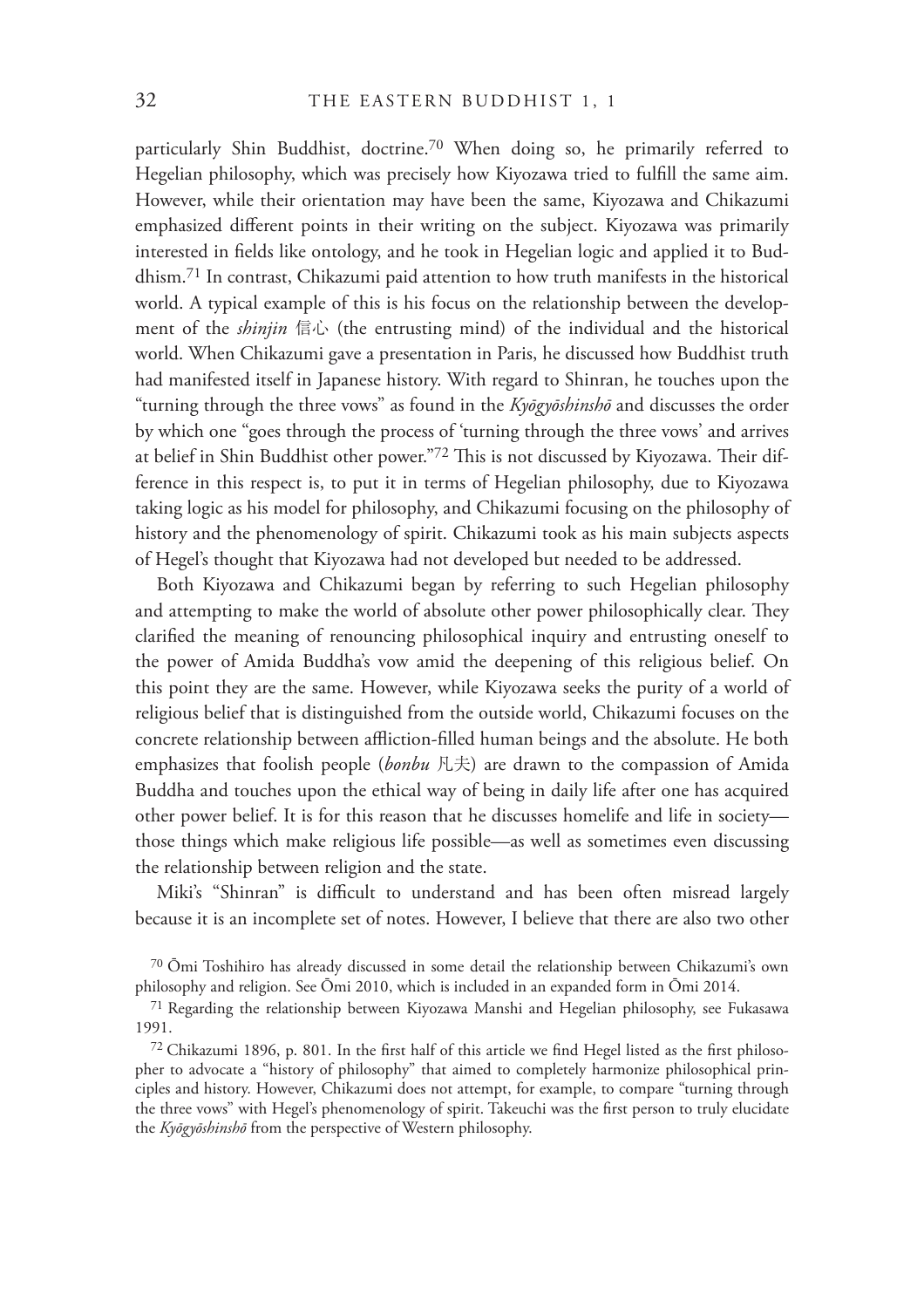factors that have led to misunderstandings. First, Miki understands Shinran's logic of "turning through the three vows" as something that runs throughout the *Kyōgyōshinshō* as a whole. Second, Miki expands this logic and ultimately goes so far as to discuss a "life in society" that is based on *shinjin*. For the former, Miki has inherited Takeuchi's framework for understanding Shinran.<sup>73</sup> However, Miki, without much explanation, uses that which has been carefully discussed by Takeuchi as if it is self-evident. Also, Miki greatly differs from Takeuchi with regard to the latter point. Takeuchi, rather faithfully to the structure of Shinran's writing, understands and investigates the logic of "turning through the three vows" as a logic of conversion from self power belief to other power belief. However, Miki's primary interest is life in society after this turn.

Both Takeuchi and Miki were close to Chikazumi, and his teachings greatly resonated with them. While their interests were therefore similar, their philosophies were not the same. Takeuchi was sympathetic to the way of being of concrete, historical people found in Chikazumi's sermons, yet was primarily interested in the logic of individual conversion. Miki, on the other hand, had a greater interest than Takeuchi in the construction of a life in society based on religion. To put it in rather rough terms, Chikazumi's religious activities had the two facets of internal religious belief and societal connection, and Takeuchi primarily took in the former, while Miki the latter. However, they were similar in that they both tried to find two philosophical aspects of Hegel—his phenomenology of spirit and his logic—in the *Kyōgyōshinshō*. They also both inherited Chikazumi's interest in the historical nature of Shin Buddhist belief, albeit while emphasizing different points.

Takeuchi, comparing the structure of the *Kyōgyōshinshō* to the relationship between Hegelian phenomenology of spirit and logic, offers the following explanation.<sup>74</sup> The phenomenology of spirit is the stage that preceeds logic. It is preparatory study. However, phenomenology of spirit and logic are like two sides of one coin, and only acquire a concrete meaning when they complement each other. The six chapters of the *Kyōgyōshinshō* can be divided into the first five ("Jōdo shinjitsu" 浄土真実 [The Pure Land Truth]) and the sixth ("Hōben keshindo" 方便化身土 [The Expedient Land of the Transformation Body]). The latter corresponds to the phenomenology of spirit, and the former to logic. In other words, the "Hōben keshindo" portion of the text, in which "turning through the three vows" is discussed, is an expedient means for reaching the truth of the Pure Land. It is a preparatory stage. The majority of religious thinkers and doctrinal scholars have placed more of an emphasis on the "Jōdo shinjitsu" portion in their understandings of the *Kyōgyōshinshō*. !is was also the case for Kiyozawa

<sup>73</sup> Takeuchi's *Kyōgyōshinshō no tetsugaku* played a major role in the creation of Tanabe Hajime's *Zangedō toshite no tetsugaku* 懺悔道としての哲学 (*Philosophy as Metanoetics*; 1948). !is means that the influence of Chikazumi's thought extended to Tanabe through Takeuchi. See Tanabe 1963, p. 6. 74 TYCS 1: 9.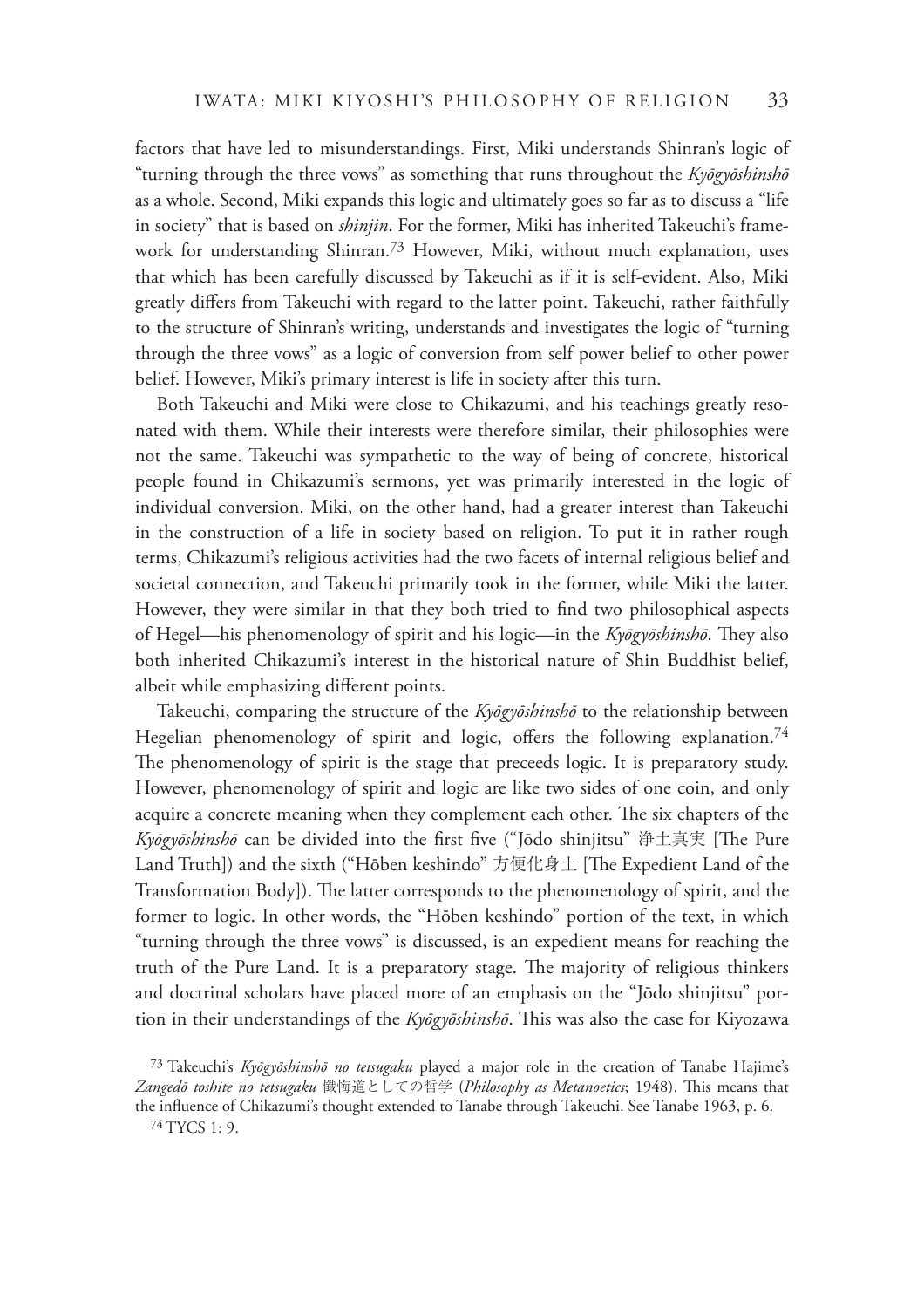Manshi and other Shin modernists. Insofar as I am aware, Kiyozawa does not even discuss the "Hōben keshindo" portion of the text. However, Takeuchi held that the *Kyōgyōshinshō* is structured in such a way that its profound meaning only becomes apparent after these two sections come together and reflect each other; he also saw the "turning through the three vows" of the "Hōben keshindo" as being the logic that runs throughout the entirety of the text. For this reason, he understands "turning through the three vows" as an idea that forms the foundation of Shinran's ideas regarding rebirth in the Pure Land. Takeuchi, drawing from Hegel's phenomenology of spirit, holds that "turning through the three vows" (Shinran's logic of conversation) is closely connected to the historical world. Furthermore, he also states that the basis of Shinran's logic of conversation lies in his Buddhist view of history: "The true Dharma, semblance Dharma, and degenerate Dharma view of history is actually the transcendental basis of 'turning through the three vows,' and it is based on this transcendentally existing view of history that the temporality of the self-edification of this turn comes into existence."<sup>75</sup>

Shinran explains three of Amida Buddha's forty-eight vows by linking them to the logic of religious conversion. While many Shin Buddhist scholars have discussed "turning through the three vows," it was Takeuchi's idea to connect this to Buddhism's view of history and seek their basis therein. Of course, this Buddhist view of history refers to the three periods after Śākyamuni's death in which people receive his teachings in different ways. The period immediately after his death is referred to as that of the "true Dharma." During this time period, the teachings (*kyō* 教), the practice of implementing these teachings (*gyō* 行), as well as the result of doing so, or enlightenment (*shō* 証), all exist. However, during the age of the "semblance Dharma," while the first two exist, people cannot reach enlightenment. During the period of the "latter Dharma," only the teachings remain, and people are unable to engage in religious training and become enlightened. By seeking the basis for "turning through the three vows" in this Buddhist view of history, Takeuchi interprets Shinran's logic as one in which the logic of religious conversion is not reduced to the internal world of human beings but is understood in terms of its dynamic connection with the historical world. Miki's understanding of Shinran incorporated this perspective as is.<sup>76</sup> The section "Rekishi no jikaku" 歴史の自覚 in Miki's posthumous work is a comparatively organized discussion, and therein, based on Takeuchi's detailed logical development, Miki tries to understand Shinran's view of history that takes the subject as a starting point.

<sup>75</sup> TYCS 1: 14–15.

<sup>&</sup>lt;sup>76</sup> "The fact that the Buddhist view of history of the three time periods is discussed immediately following the self-admonition of 'turning through the three vows' in the *Kyōgyōshinshō*'s 'Keshindo' chapter must be understood to indicate that an awakening based on this view of history is the foundation of 'turning through the three vows'" (MKZS 18: 456).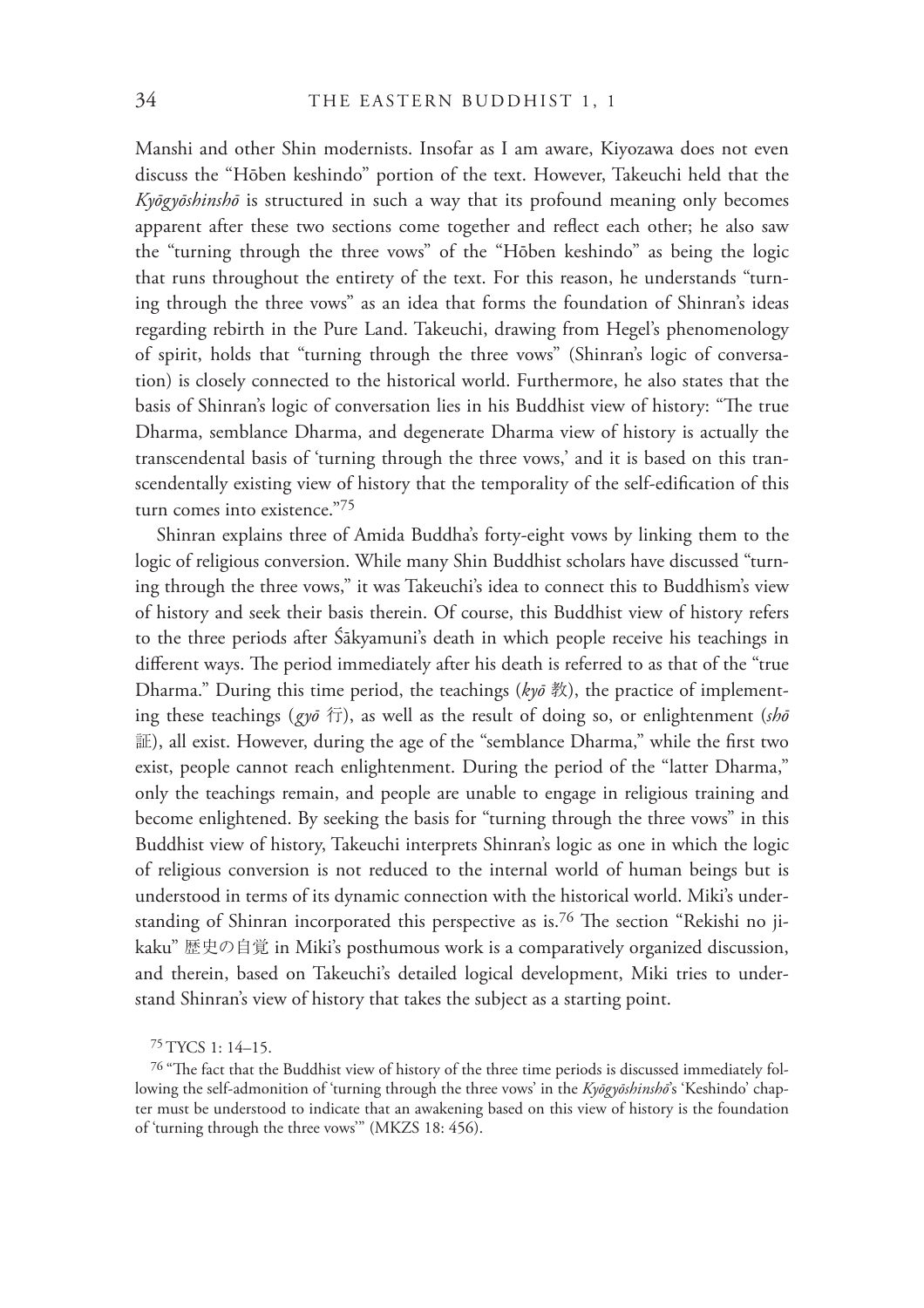Using Takeuchi's logic, Miki tries to find the basis for Shinran's teaching of *akunin shōki* 悪人正機 (the salvation of evil persons) in the notion of the latter Dharma age. Takeuchi explains Shinran's ideas regarding the "non-observance of the precepts" in terms of the dynamic logic of conversion as follows. The realization of "non-observance of the precepts" must be accompanied by the reappearance of the true Dharma. Unlike "violating the precepts" (*hakai* 破戒), "non-observance of the precepts" is not something that directly rejects the good. It does not approach "the good" in this way. However, in "non"-observance, the non-existence of the precepts is shown, and something like their traces are evoked. In order to understand evil as evil today during the latter Dharma age, something needs to serve as a standard, and Shinran developed a logic in which this standard is summoned via traces while being accompanied by historical consciousness. It is here that Takeuchi found the profundity of Shinran's insight as a religious thinker.77 Following Takeuchi's understanding of Shinran, Miki expresses it as follows:

How does non-observance of the precepts become recognized? By awareness of the basis of non-observance of the precepts. This basis is nothing other than the true, semblance, and latter Dharma age view of history. The era of the latter Dharma age is the basis from which the state of non-observance of the precepts comes into existence. Awareness of the latter Dharma inevitably brings about awareness of the true Dharma age. Based on this, the true, semblance, and latter Dharma age view of history comes into existence. Recalling the latter Dharma age makes one more and more deeply aware of the sadness of belonging to the latter Dharma age. One becomes aware that the non-observance of the precepts is in the context of the violation of the precepts, that it is the extreme limit of violating the precepts.78

In this way he states that the teaching of *akunin shōki* holds that the "evil person" who awakens to "themself as the lowest class of foolish person" is the object of Amida Buddha's salvation.79 Here we must note that salvation does not happen when sentient beings deepen their awareness of their own transgressions. The functioning of an absolute being occupies a decisive position in salvation. Therein a view of the history of the

<sup>77 &</sup>quot;In order to awaken to the hindrances of transgressions, it is necessary in the present to again bring back the three historical ages of the true, semblance, and latter Dharma in some form within the awareness of *Dasein* ( *gensonzai* 現存在). If this history of the true, semblance, and latter Dharma ages can in this way be repeated within *Dasein*, and be remembered (*erinnern*) via this repeating, then the world itself that comes into existence by this history of the true, semblance, and latter Dharma age itself is internalized (*er-innern*) within *Dasein* via this repeating. However, how is it possible to repeat the three ages of the true, semblance, and latter Dharma in the present? In order to repeat [them] we must reproduce the true Dharma age in some form" (TYCS 1: 32).

<sup>78</sup> MKZS 18: 454–55.

<sup>79</sup> MKZS 18: 458.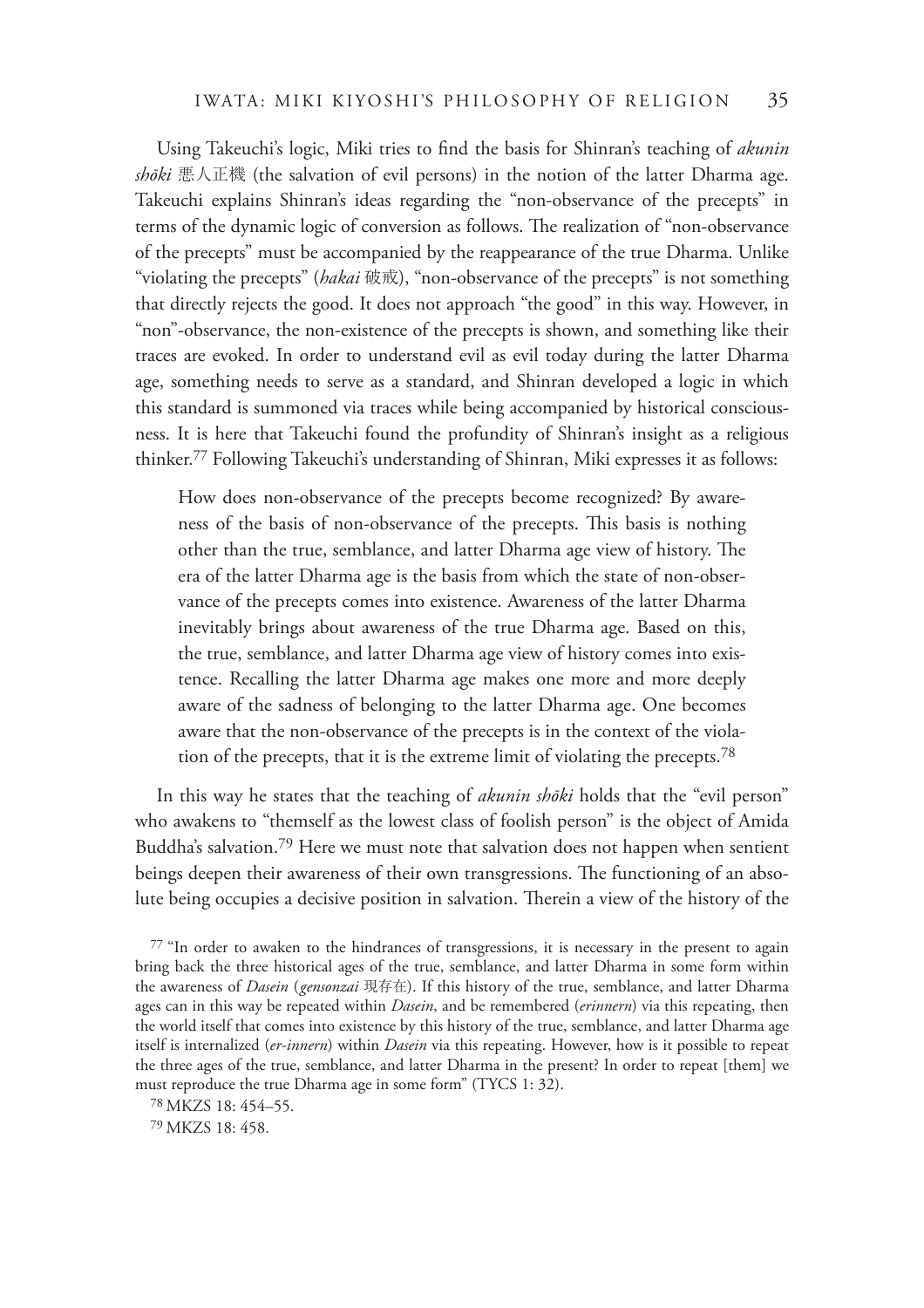Pure Land teachings, which is the other side of the aforementioned Buddhist view of history, is necessary. The idea that these two views are two sides of one coin is Takeuchi's own understanding of Shinran's thought, and Miki adopts this as is.<sup>80</sup> Let us turn to Miki's explanation of the history of Pure Land teachings.<sup>81</sup>

According to Miki, in one way, the absolute nature of the teaching of Amida Buddha's original vow (*hongan* 本願) uniquely corresponds to the latter Dharma age. In another way, it has a true absoluteness in that it is universally applicable to all eras. The absoluteness that, without departing from history, runs throughout and in history, is found in its tradition. Shinran understood this tradition in terms of seven eminent monks: India's Nāgārjuna (Jp. Ryūju 龍樹; ca. 150–ca. 250) and Vasubandhu (Jp. Tenjin 天親; fl. ca. 4th or 5th c. CE), China's Tanluan 曇鸞 (Jp. Donran; ca. 476–542), Daochuo 道綽 (Jp. Dōshaku; 562–645), and Shandao 善導 (Jp. Zendō; 613–681), and Japan's Genshin 源信 (942–1017) and Hōnen 法然 (1133–1212). The teaching of Amida Buddha's original vow that was preached by Śākyamuni has been revealed by the seven eminent monks who span across great distances in time and place. A view of history that in this way shows the absoluteness of the original vow of Amida Buddha is the view of history of the Pure Land teachings. The historical nature of the teachings, while always connected to the absolute entity that is Amida Buddha's original vow, is found not as a philosophical concept but in the seven eminent monks, actual human beings. Miki quotes as an example of this a famous passage from the second chapter of the *Tannishō*: "As for me [Shinran], I simply accept and entrust myself to what my revered teacher [Hōnen] told me, 'Just say the *nenbutsu* and be saved by Amida'; nothing else is involved."82 Here, says Miki, we do not simply find Shinran's "inner religious belief," but a view of the history of Pure Land teachings throughout which the "absolute," mediated by actual human beings, runs.

This assertion regarding the inseparable nature of these two views of history is not present in Chikazumi's thought. However, we do find traces of Chikazumi's influence on Miki's view of how religious truth appears dynamically in history. Miki's library includes Chikazumi's *Tannishō kōgi*, and therein Miki has underlined the terms "legalism" (*rippōshugi* 律法主義) and "absolute salvation" (*zettai kyūsai* 絶対救済). In the introduction to this work, Chikazumi explains religion in terms of the dynamic tension between an emphasis on the observance of rules (or legalism), an emphasis on salvation

<sup>80</sup> The correspondence between Takeuchi's and Miki's thought is clear from their two following statements: "We can find Shinran's view of the history of Pure Land teachings, which is the other side of the true, semblance, and latter Dharma age view of history, in the 'Shōshinge' 正信偈 in the 'Gyō' 行 (Practice) chapter and in the *Kōsō wasan* 高僧和讃" (TYCS 1: 127), and "In this way, we know that the true, latter, and semblance view of history, and the view of the history of Pure Land teachings, are two sides of the same coin" (MKZS 18: 467).

<sup>81</sup> MKZS 18: 458–70.

<sup>82</sup> MKZS 18: 465–66. Translation from Hirota et al. 1997, p. 662.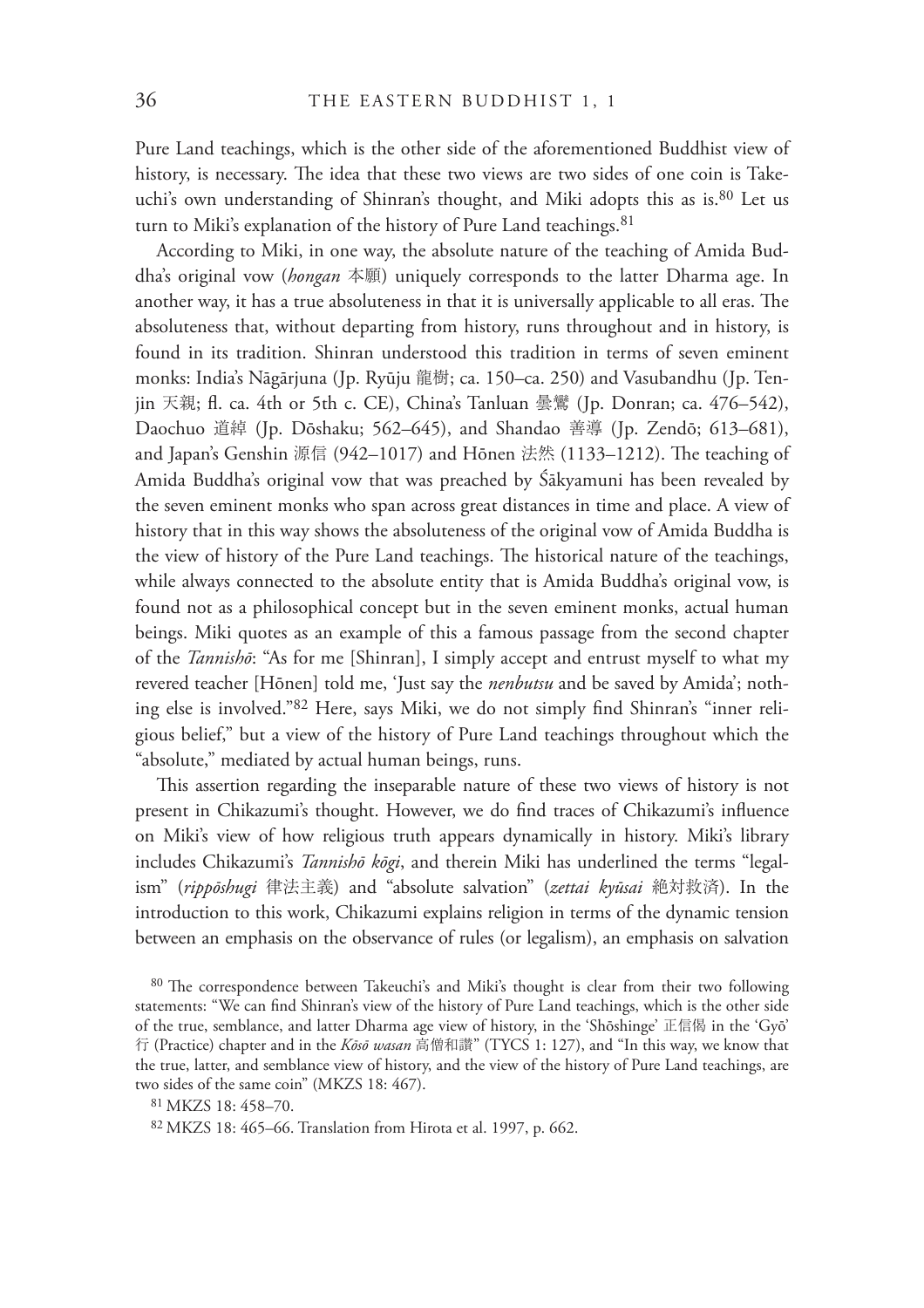(*kyūsaishugi* 救済主義), and an emphasis on faith (*shinkōshugi* 信仰主義). Noting that Christianity's emphasis on salvation came into existence after destroying Jewish legalism, he says that Śākyamuni's Buddhism and the easy practice of the *nenbutsu* reflect the absolute emphasis on salvation through faith that came into existence after destroying legalism. We should note that Chikazumi points out the danger of reverting to legalism even after it has been left behind and an emphasis on salvation through faith has appeared. He says that after Shinran's death, his emphasis on salvation reverted to legalism among his followers, and then the *Tannishō* was written in response. Here we can see an orientation towards understanding religious conversion with historical reality, or the beginnings of an analysis in a philosophy of religion that attempts to understand religion within dynamic history. It is highly likely that Miki was influenced in some way by this passage. We could say that Miki philosophically refined Chikazumi's passionate preaching that did not fully engage in philosophical scrutiny, as well as the content Chikazumi expressed by the practice-oriented concept of *kyūdō* 求道 (seeking the way).

Miki might not have known that Takeuchi had become a follower of Chikazumi after him. At any rate, though, he found elements in Takeuchi's understanding of Shinran that he could use for his concerns. However, Miki did not passively accept Takeuchi's arguments but rather developed his own philosophical questions while using them as a guide. Next I will show how Miki's "Nietzschean task" and "societal reality" (both discussed above) are addressed in his posthumous manuscript "Shinran."

Miki highlights that Shinran does not discuss impermanence frequently.83 He states that while we could say that generally Buddhism tries to deepen the natural sense that all conditioned phenomena are impermanent so that it becomes an ingrained understanding, Shinran was unable to limit himself to the notion of impermanence. This is because this notion, regardless of whether it is aesthetic or philosophical, leads to "contemplation" (*kansō* 観想) and is not practice-oriented. Since Shinran is practiceoriented and ethical, he focused on awareness of one's own transgressions: "In Shinran the sense of impermanence has turned into a sense of one's transgressions."84 The "Nietzschean task" spoken of by Miki is a confrontation with traditional naturalism, and this led him to position Shinran, who did not ground his thought in a naturalistic sensibility, as a pioneering religious figure who was critical of it.<sup>85</sup> Miki, having sought

<sup>85</sup> Sometimes there is the somewhat mistaken assertion that Shinran celebrated Japanese-style naturalism with the *jinen hōni* 自然法爾 thought of his later years. Miki was preparing a response. In "Shinran," Miki states that there are three kinds of *jinen* 自然 while quoting the *Sutra of Immeasurable Life* (Jp. *Muryōju kyō* 無量寿経) and Shinran: *gōdō jinen* 業道自然, *mui jinen* 無為自然, and *ganriki jinen* 願力自然. He understood Shinran's *jinen hōni* as being that of *ganriki jinen* and was preparing

<sup>83</sup> MKZS 18: 427–29.

<sup>84</sup> MKZS 18: 429. Takeuchi describes the relationship between a sense of impermanence and a sense of one's transgressions as follows: "This awakening to the hindrances of transgressions is a state in *which the unease over death has been further deepened*" (TYCS 1: 88).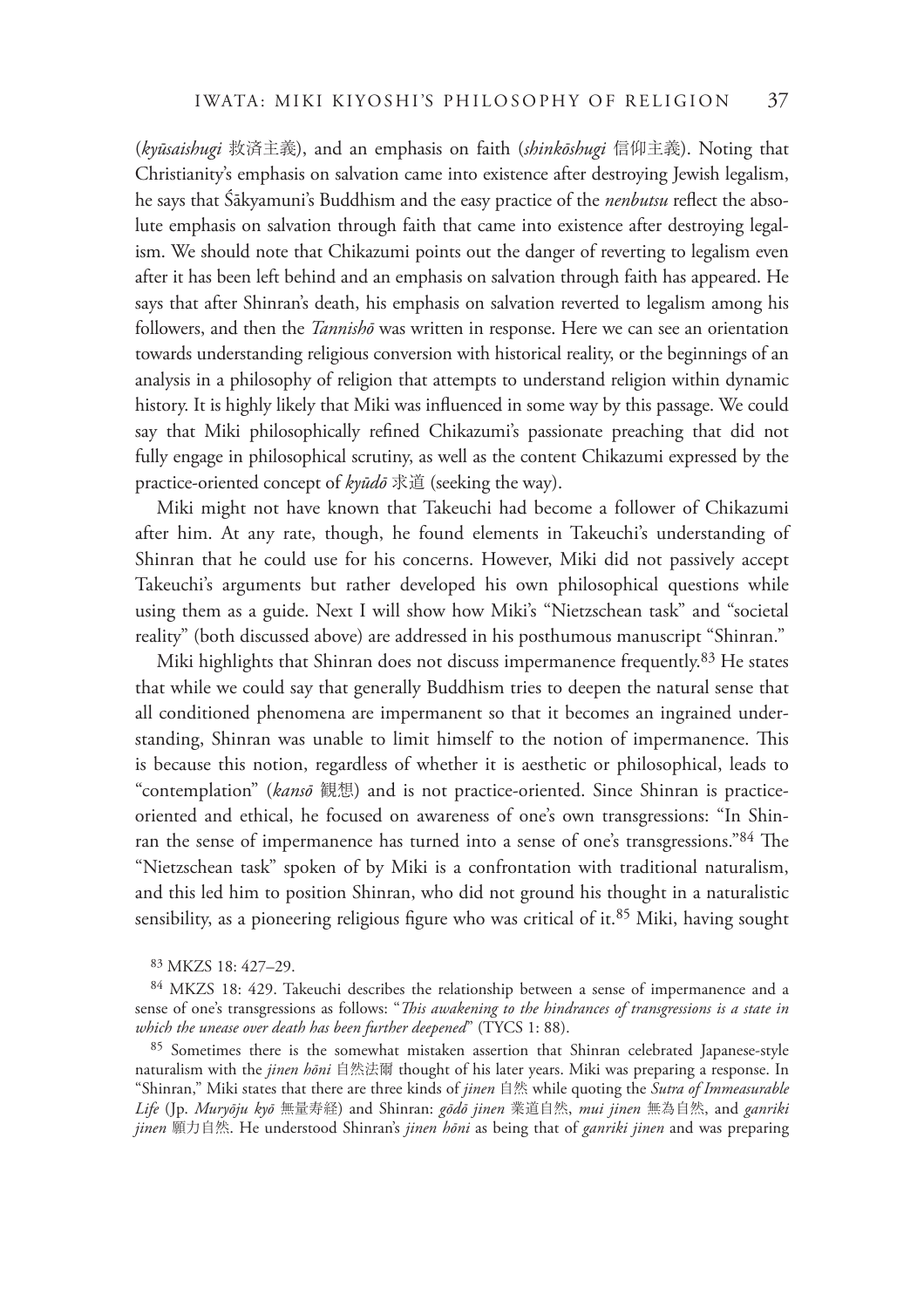in Shinran a precedent for his critique of "nature," saw in Shinran's notion of "nonobservance of the precepts" the potential for the creation of new forms. "Non-observance of the precepts" refers to not having the precepts' norms as an ethical foundation. To use Miki's words, human beings are an "existence of nothingness" lacking an ethical foundation; they are placed within a state of "nothingness." Furthermore, salvation that takes the "precepts" as its direct basis is impossible. However, from Miki's perspective, Shinran developed a new understanding of human existence as an "existence of nothingness" and proposed a new way of being for humans that involves a historical awakening. Miki problematized the absence of a "model" to regulate human life and explored how one could be produced. He also brought into relief the fact that nothingness is the basis for "indeterminate things." At that time in Japan it was difficult to straightforwardly take refuge in the gods and buddhas. Furthermore, one could no longer simply just praise nature just as it was. In the same way that Nietzsche was the first one in the West to confront God, when trying to face off with Japan's traditions with this kind of focus, Miki encountered Takeuchi's writing on Shinran that positively interpreted "non-reliance on the precepts," and incorporated it into his own thought. In "Shinran," Miki then extended Takeuchi's ideas to the "Jōdo shinjitsu" portion of the *Kyōgyōshinshō*, which Takeuchi had not discussed head-on, and tried to examine, in terms of historical reality, how to live this life in society.

Miki's interest was directed towards how "the notion of non-observance of the precepts" was related to life in society, and in this way covered an aspect not found in Takeuchi's work. The final part of "Shinran" discusses "societal life." Although "Shinran" was left incomplete, and its content not fully developed, the direction of Miki's interest therein is clear. He is trying to discuss how to live in society during the latter Dharma age of the non-observance of the precepts.<sup>86</sup> He states that the Buddhist teaching of the latter Dharma age is the *nenbutsu* and that it serves as the basis for a philosophy of fellowship on the Shin Buddhist path: "The philosophy of 'fellow companions and practitioners' has a transcendental basis in that the *nenbutsu* is Amida Buddha's transferring of merit."87 Furthermore, he highlights that during an era of non-observance of the precepts, the laws of the world and society are important: "In the practicing of the Buddhist teaching without departing from life in the world lies the positive meaning

to show the difference between the three (MKZS 18: 514-15). According to the *jinen* entry in the *Jōdo shinshū jiten* 浄土真宗辞典, *ganriki jinen* refers to other power, namely, the practitioner believing in, and entrusting themself to, the power of Amida Buddha's original vow, naturally being brought to rebirth in the Pure Land via the power of the vow without any calculation on their part. In contrast, *gōdō jinen* refers to results being produced based on good and evil acts in accordance with the law of cause and effect, and Shinran does not use *jinen* in this sense. *Mui jinen* refers to the world of enlightenment being an absolute state of infinity that transcends the distinction of being and non-being. See Jōdo Shinshū Honganjiha Sōgō Kenkyūjo 2013, p. 289.

<sup>86</sup> MKZS 18: 490–500.

<sup>87</sup> MKZS 18: 492.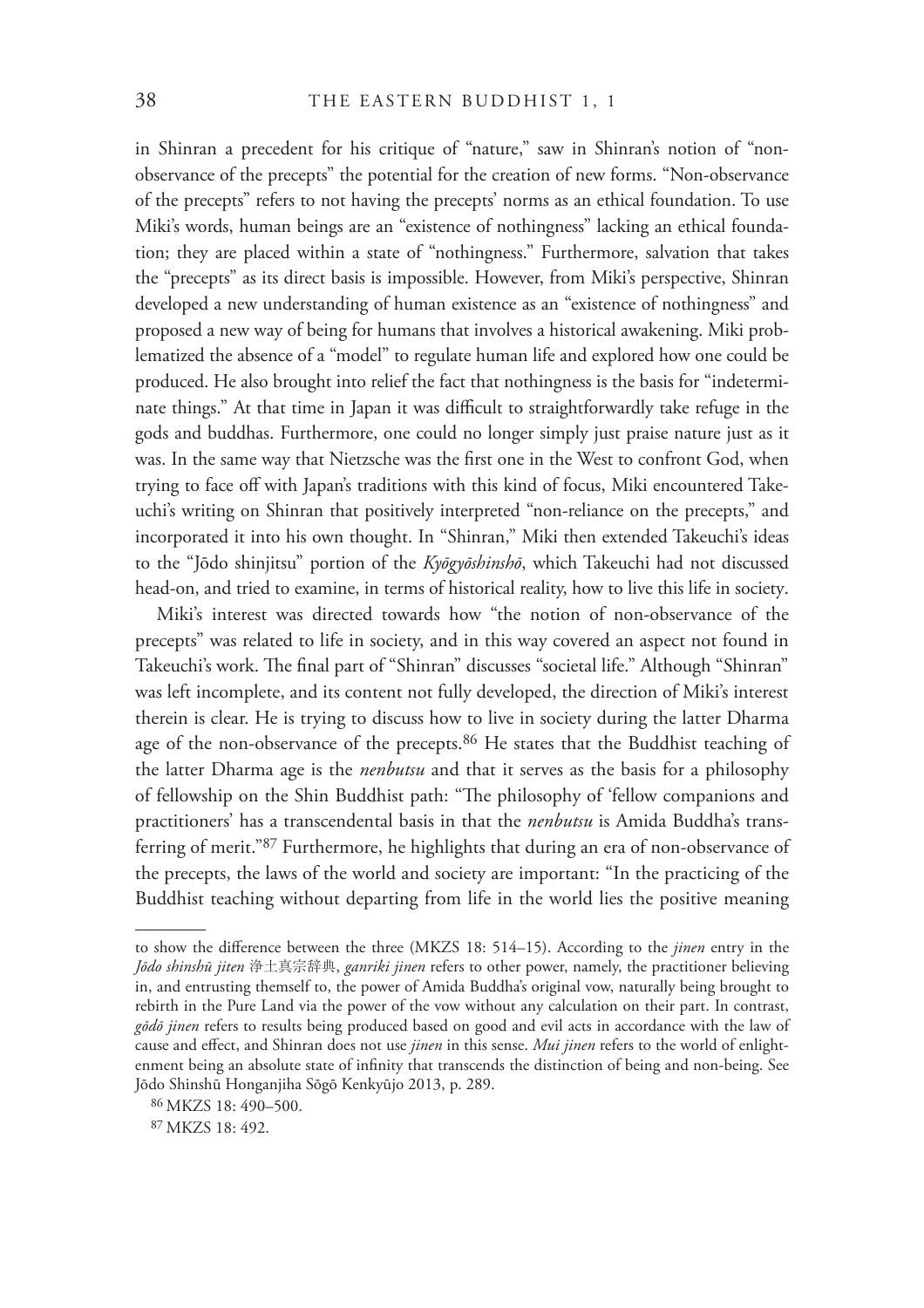of the non-observance of the precepts."88 He also emphasizes doing away with superstition, attempting a kind of critique of religion. We must note that unlike Nietzsche, Miki does not focus on how the gods and buddhas came to "exist" in the first place. While he investigates the basis of value systems, focuses on the "non-observance of the precepts," and engages in a critique of actual society and religion, he does not inquire into whether the transcendental basis of this—or, to use his expressions in "Shinran," "Amida's transfer of merit," or, the "foundation of the doctrine"<sup>89</sup>—exists.

The social ethics that Miki discusses in "Shinran" are not terribly special in terms of their content. However, there are some points we should highlight with regard to his method as a philosopher. Miki aimed to reconstruct societal ethics for the historical situation of the latter Dharma age, and also tried to discuss as a philosopher the form that one's life assumes after acquiring *shinjin*. Discussing how a believing individual should live after covering the structure of the *shinjin* conversion experience is the same philosophical method as we found in his writing on Pascal. Miki's philosophy of religion is not limited to simply postulating the existence of the gods or buddhas or wagering on their existence; rather, it also includes within its scope a religious life that is found after having postulated their existence.

In the early period of his thought, Miki's idea to construct a philosophy of religion first came to fruition in the form of his work on Pascal. Around 1930, he clearly began describing the relationship between his own thought and religion, and during the last years of his foreshortened life, he wrote "Shinran." It is no exaggeration to state that his ideas therein comprise his life's aim to complete a philosophy of religion. However, this philosophy of religion was not a philosophy that replaced religion. His philosophy was an essentially incomplete one in that it has a mediatory nature which in itself does not reach completion.

Miki's life epitomizes that of intellectuals who lived through the era of *kyōyōshugi*. During his high school years, he met Chikazumi, and then later distinguished himself as a provider of *kyōyōshugi* thought. While Miki's spiritual activities were diverse, they had religion as their basis, and the foundation of this religion was the Shin Buddhism reorganized by Chikazumi. Despite Chikazumi himself having renounced philosophical inquiry, Miki, hearing Chikazumi preach, spent his life pursuing the meaning of this religion. Miki was not the only person to have done so. While limited in number, other scholars like Takeuchi attempted to do so as well. While Chikazumi's religious activities were complete in themselves, the generations that succeeded him would take on the task of inquiring into their philosophical significance.

(Translated by Dylan Luers Toda)

88 MKZS 18: 493. 89 MKZS 18: 452.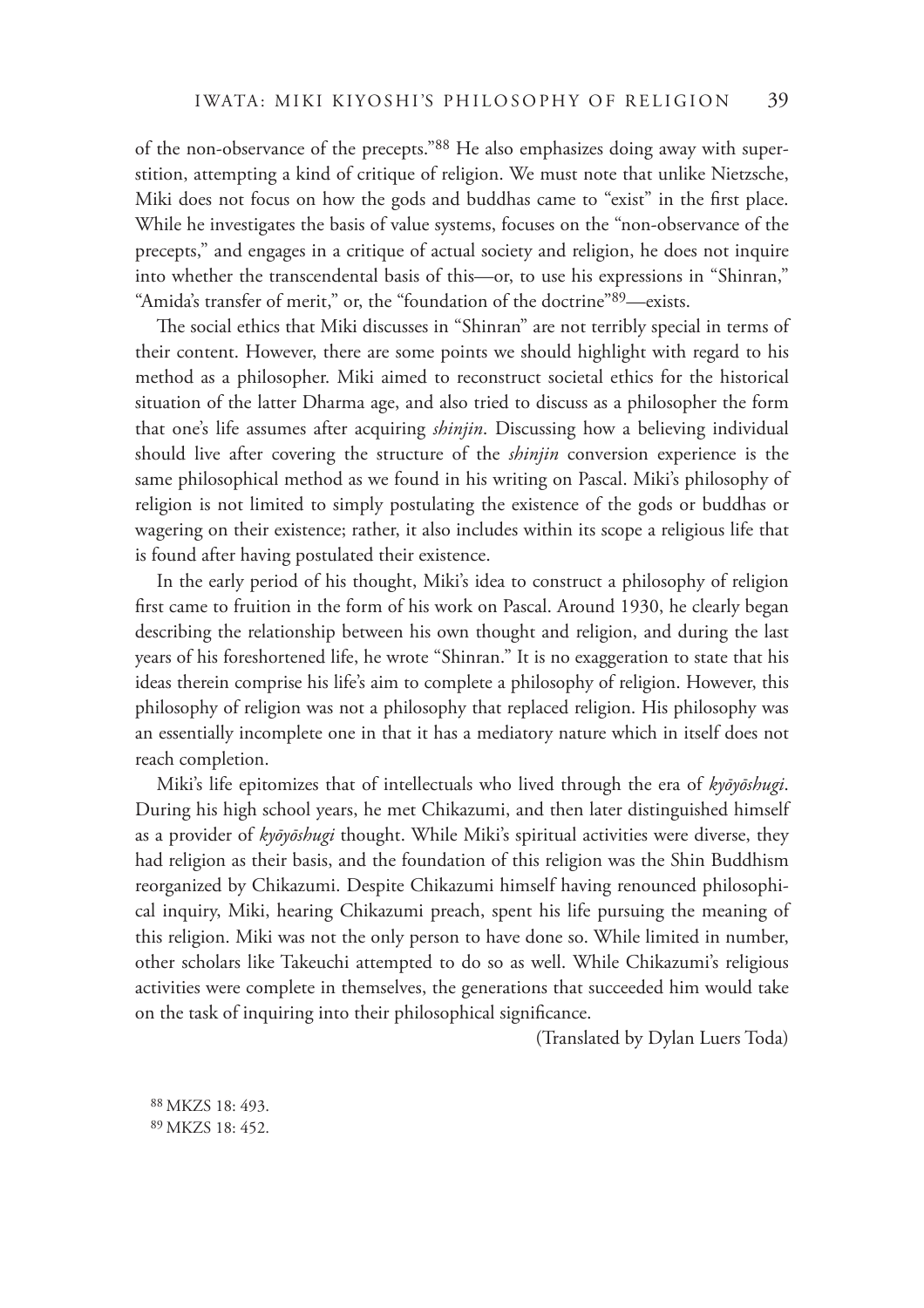#### ABBREVIATIONS

MKZS *Miki Kiyoshi zenshū* 三木清全集. 20 vols. Tokyo: Iwanami Shoten, 1966–1986. TYCS *Takeuchi Yoshinori chosakushū* 武内義範著作集. 5 vols. Kyoto: Hōzōkan, 1999.

#### REFERENCES

- Bergson, Henri. 1907. *L'évolution créatrice*. Paris: Alcan.
- ———. 1932. *Les deux sources de la morale et de la religion*. Paris: Alcan.
- Blondel, Maurice. (1893) 1950. *L'Action*. 2nd ed. Paris: PUF.
- Chikazumi Jōkan 近角常観. 1896. "Ika ni ka bukkyō kyōrishi no kiso o seiritsu sen (shōzen)"
- 如何か仏教教理史の基礎を成立せむ (承前). *Bukkyō shirin* 仏教史林 2, no. 24, pp. 793–804.
- ———. 1905. *Zangeroku* 懺悔録. Tokyo: Morie Shoten.
- ———. 1909. *Tannishō kōgi* 歎異鈔講義. Tokyo: Kōyūkan.

Eastwood, Dorothy Margaret. 1936. *The Revival of Pascal*. Oxford: Clarendon Press.

- Fukasawa Sukeo 深澤助雄. 1991. "Tetsugakushika toshite no Kiyozawa Manshi-sensei" 哲学史 家としての清沢満之先生. *Shinran kyōgaku* 親鸞教学 58, pp. 92–130.
- Hirota, Dennis, Hisao Inagaki, Michio Tokunaga, and Ryushin Uryuzu, trans. 1997. *The Collected Works of Shinran*, vol. 1. Kyoto: Jōdo Shinshū Hongwanji-ha.
- Iida Taizō 飯田泰三, ed. 2003. *Iwanami Shigeo e no tegami* 岩波茂雄への手紙. Tokyo: Iwanami Shoten.
- Iwata Fumiaki 岩田文昭. 2001. *Furansu, supirichuarisumu no shūkyō tetsugaku* フランス・スピ リチュアリスムの宗教哲学. Tokyo: Sōbunsha.

———. 2014a. "The Dawning of Japanese Psychoanalysis: Kosawa Heisaku's Therapy and Faith." In *Religion and Psychotherapy in Modern Japan*, edited by Christopher Harding, Iwata Fumiaki, and Yoshinaga Shin'ichi, pp. 120–36. New York: Routledge.

———. 2014b. *Kindai bukkyō to seinen: Chikazumi Jōkan to sono jidai* 近代仏教と青年:近角 常観とその時代. Tokyo: Iwanami Shoten.

Jōdo Shinshū Honganjiha Sōgō Kenkyūjo 浄土真宗本願寺派総合研究所. 2013. *Jōdo shinshū jiten* 浄土真宗辞典. Kyoto: Honganji Shuppansha.

Karaki Junzō 唐木順三. 1963. *Gendaishi e no kokoromi* 現代史への試み. New edition. Tokyo: Chikuma Shobō.

———. 1966. *Miki Kiyoshi* 三木清. Expanded edition. Tokyo: Chikuma Shobō.

- Maine de Biran, Pierre. 1859. *Nouveaux essais d'anthropologie*. In *Œuvres inédites de Maine de Biran*, vol. 3. Paris: Dezobry, E. Magdeleine.
- Miki Kiyoshi 三木清. 1920."Hihan tetsugaku to rekishi tetsugaku" 批判哲学と歴史哲学. *Tetsugaku kenkyū* 哲学研究 54, pp. 7–79.

———. 1926. *Pasukaru ni okeru ningen no kenkyū* パスカルに於ける人間の研究. Tokyo: Iwanami Shoten.

———. 1936. "Hyūmanizumu no gendaiteki igi" ヒューマニズムの現代的意義. *Chūgai shōgyō shinpō* 中外商業新報 13, pp. 276–84.

———. 1939. *Kōsōryoku no ronri* 構想力の論理. 2 vols. Tokyo: Iwanami Shoten.

———. 1941. *Jinseiron nōto* 人生論ノート. Tokyo: Sōgensha.

Nishizuka Shunta 西塚俊太. 2008. "Miki Kiyoshi ni okeru ikō 'Shinran' no ichizuke" 三木清に おける遺稿「親鸞」の位置づけ. *Nihon shisōshigaku* 日本思想史学 40, pp. 116–24.